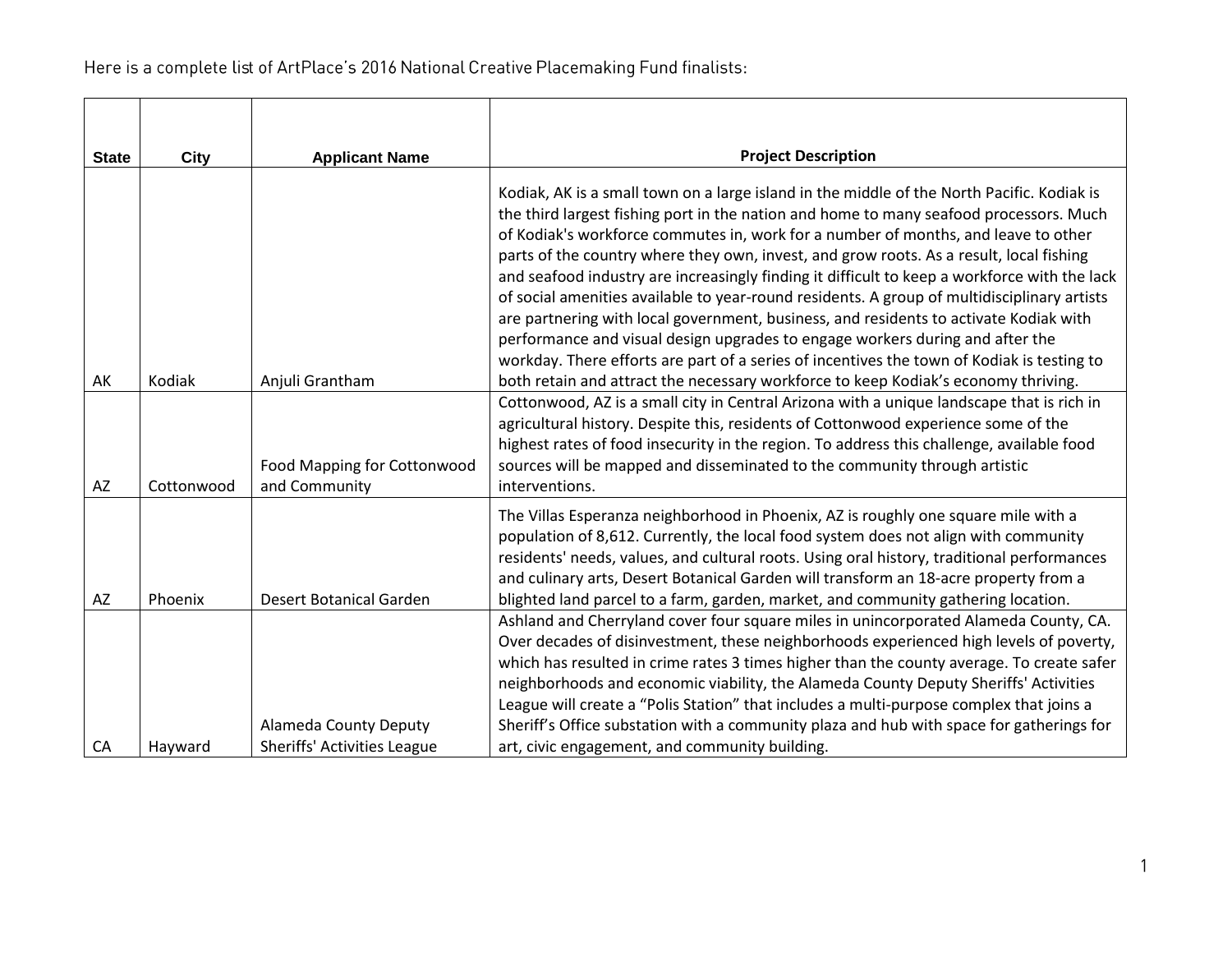|    |               |                           | On the southeast shore of San Francisco lies Bayview Hunters Point (BVHP), a                |
|----|---------------|---------------------------|---------------------------------------------------------------------------------------------|
|    |               |                           | neighborhood with disproportionately high rates of multi-generational incarceration,        |
|    |               |                           | crime, and murder risk. Little access to education, jobs, social services, medical care,    |
|    |               |                           | transportation, and youth programs has resulted in economic and social isolation and        |
|    |               |                           | higher rates of crime. To change this, FORUM design studio will create a mobile resource    |
|    |               |                           | village program inspired by local engagement, cultural expression, and entrepreneurship     |
|    |               |                           | to provide social services and resources in beautifully designed public spaces that         |
| CA | San Francisco | Deanna Van Buren          | address residents' concerns.                                                                |
|    |               |                           | San Jose's Japantown is in close proximity to the downtown core and Silicon Valley. After   |
|    |               |                           | decades of decline, it is currently being revitalized through an active small business      |
|    |               |                           | community, a passionate neighborhood association, and public/private investment. San        |
|    |               |                           | Jose Taiko together with the City of San Jose, commercial developer Related California,     |
|    |               |                           | the Japantown Community Congress of San Jose, and the Creative Center Working Group         |
|    |               |                           | will transform a blighted 5.75 acre lot into a community-designed space to provide a        |
| CA | San Jose      | San Jose Taiko Group Inc. | needed cultural anchor for the community.                                                   |
|    |               |                           | The Casa Familiar project is located within a historic 20-block grid of small parcels and a |
|    |               |                           | network of underutilized alleys in San Ysidro, CA. The area lacks adequate pedestrian       |
|    |               |                           | and public infrastructure, and with many vacant parcels it has the largest deficit of       |
|    |               |                           | affordable housing and public space in the city. To address the housing challenge, Casa     |
|    |               |                           | Familiar will transform a historic church into a neighborhood arts incubator called El      |
|    |               |                           | Salon, and it will also create an open-air pavilion called Casa Patio, adjacent to the      |
|    |               |                           | church, that will be programmed for community engagement through arts education             |
| CA | San Ysidro    | UC Regents/UC San Diego   | and cultural activity.                                                                      |
|    |               |                           | Westwood is a predominately Latino neighborhood in southwest Denver, CO, that has           |
|    |               |                           | suffered decades of neglect and lack of public infrastructure improvements. Sidewalks       |
|    |               |                           | are narrow and often don't connect, forcing pedestrians to take incongruent pathways        |
|    |               |                           | when navigating the neighborhood. Re: Vision plans to build a plaza and art center where    |
|    |               |                           | people can gather to celebrate art and culture, and by uniting it to the parks and schools  |
|    |               |                           | in the neighborhood, Westwood will have safer arteries throughout the entire                |
| CO | Denver        | Re:Vision                 | community.                                                                                  |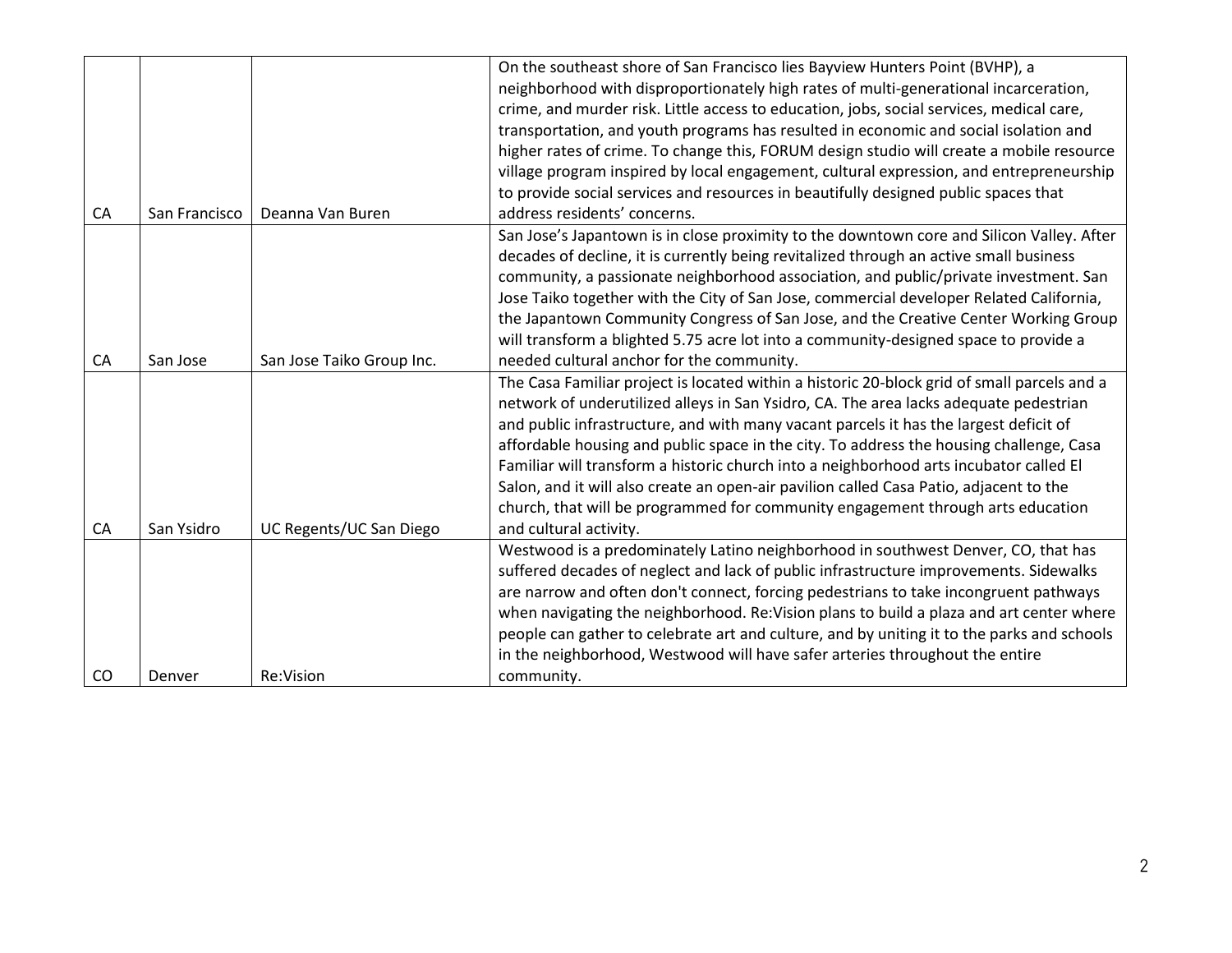|    |            |                     | District 9 in Denver, CO includes various neighborhoods from the central business hub to    |
|----|------------|---------------------|---------------------------------------------------------------------------------------------|
|    |            |                     | the Rino arts community and the Latino neighborhoods of Eltria-Swansea and historic         |
|    |            |                     | African-American jazz district known as Five Points. District 9 is rapidly changing, and    |
|    |            |                     | among recent plans for city-led redevelopment efforts, including new light rail stops,      |
|    |            |                     | highway widening, and much more, citizens are being left out of government processes        |
|    |            |                     | and budgeting, which are highly convoluted and inaccessible. In an effort to encourage      |
|    |            |                     | democratic participation, artists, engineers, robotics teams and everyday people will       |
|    |            |                     | create a Rube Goldberg-style machine that will be at the focal point of public events and   |
|    |            | Warm Cookies of the | workshops that are focused on including community members in government planning            |
| CO | Denver     | Revolution          | and development around transportation.                                                      |
|    |            |                     | Wilmington, DE is building a Creative District as part of a comprehensive economic          |
|    |            |                     | development strategy downtown. 83% of the District's residents are African American         |
|    |            |                     | living in an area that is a classified "food dessert". Despite Central Wilmington's varied  |
|    |            |                     | array of local businesses, the small convenience stores in the area carry very limited      |
|    |            |                     | produce at significantly higher prices, creating serious barriers for the 65% of households |
|    |            |                     | making under \$24,999 to consume a nutritious diet. Over 40% of households in this          |
|    |            |                     | community do not have personal transportation, making it challenging to utilize public      |
|    |            |                     | transit to access fresh fruits and vegetables. The Green Box will use recycled shipping     |
|    |            |                     | containers to build a community commercial structure that integrates artistic expression    |
| DE | Wilmington | Jason Aviles        | and sustainability principles.                                                              |
|    |            |                     | Wilmington, DE has designated 223 acres of downtown real-estate as their Creative           |
|    |            |                     | District. The area is comprised of many small businesses, law firms, banks, and unused      |
|    |            |                     | commercial office space. With much of DE's corporate tax incentives focused on              |
|    |            |                     | attracting large industry, unfortunately much of these company's profits are then           |
|    |            |                     | extracted to other parts of the country. A small group of creative leaders has begun to     |
|    |            |                     | invest in building locally owned businesses to ensure the more than 6,000 residents that    |
|    |            |                     | live in the creative district will benefit from the designation as much as corporations do. |
|    |            |                     | One of these creative businesses, Levitea, was founded in 2004 and has quickly grown to     |
|    |            |                     | be a cultural anchor and hub. Levitea is expanding its support of local artists by          |
|    |            |                     | purchasing and rehabbing two buildings on what is largely an abandoned block. Levitea       |
|    |            |                     | will expand its capacity to be a creative anchor by offering artist live-work space         |
|    |            |                     | alongside the monthly exhibits, concerts, and socials offered at Wilmington's only loose-   |
| DE | Wilmington | Levitea             | leaf tea shop.                                                                              |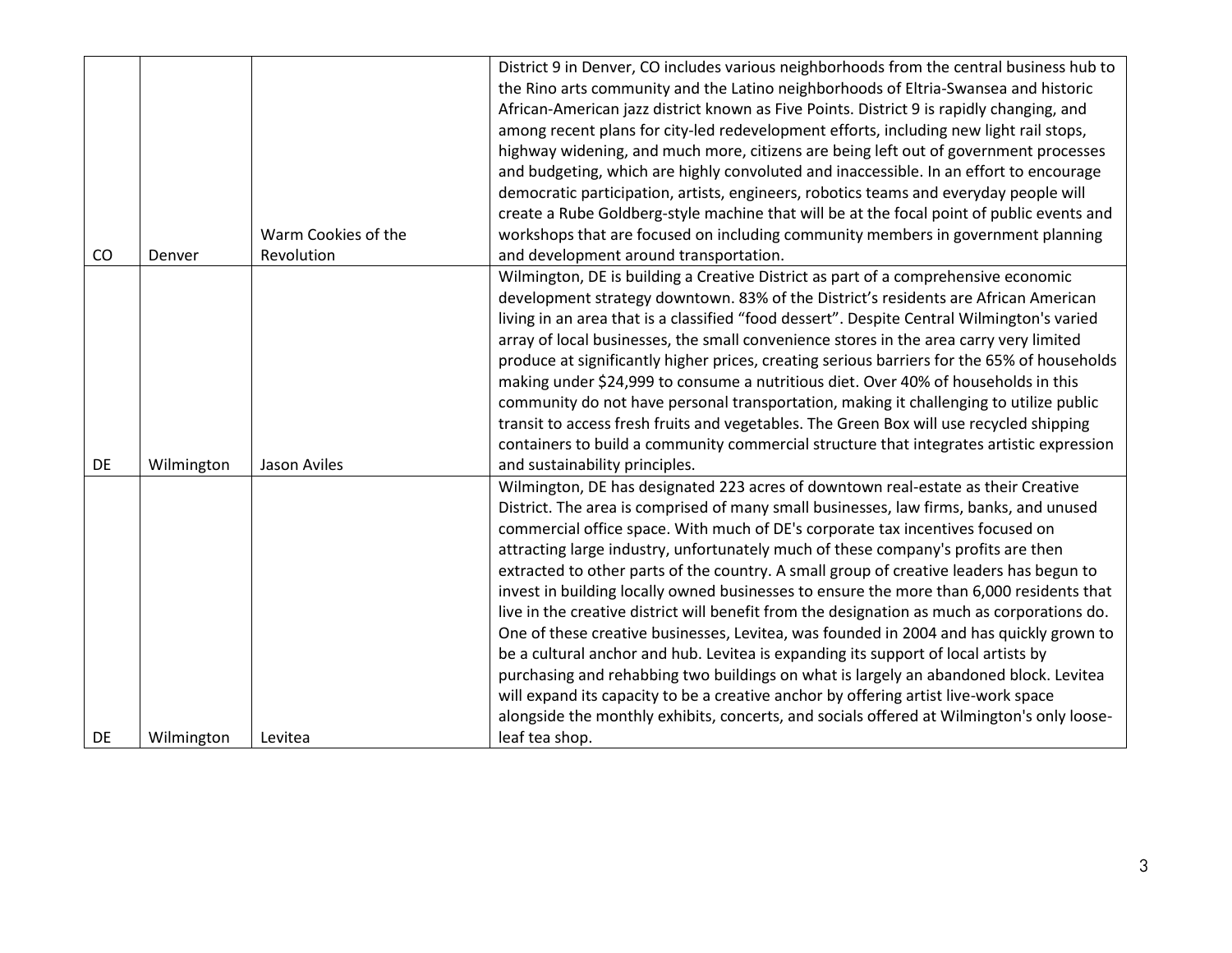|           |              |                                | Florida City, FL has a predominant community of Latino farmworker families, 42% of          |
|-----------|--------------|--------------------------------|---------------------------------------------------------------------------------------------|
|           |              |                                | which are struggling below the poverty line and whose health is compromised not only        |
|           |              |                                | by chronic exposure to toxic pesticides, but by the prevalence of health disparities, such  |
|           |              |                                | as obesity and diabetes. Given poverty residents' economic constraints, there is limited    |
|           |              |                                | access to preventive health care, and little means to cultivate sufficient healthy food.    |
|           |              |                                | Despite these challenges, there is extensive community knowledge on growing healthy         |
|           |              |                                | cultural foods and healing herbs. To address these health disparities, the Farmworker       |
|           |              |                                | Association of Florida will create La Farmacia Popular, or the People's Pharmacy, to        |
|           |              |                                | create a nurturing space of multicultural and intergenerational experiential learning and   |
|           |              | Farmworker Association of      | healing through cultural folk art and creative workshops that will bridge storytelling with |
| <b>FL</b> | Florida City | Florida, Inc.                  | agriculture and skill sharing.                                                              |
|           |              |                                | Miami, FL is a 500,000 person city on 55 sq. miles of land, of which 20 miles are on the    |
|           |              |                                | waterfront. Some express that Miami's largest threat is said to be sea level rise. The      |
|           |              |                                | Urban Impact Lab is proposing an interactive light-art installation that uses Miami's       |
|           |              |                                | iconic buildings and the bay as its canvas in order to galvanizing communities to build a   |
|           |              |                                | culture of resilience, open paths towards awareness, and bring creative solutions to        |
| <b>FL</b> | Miami        | Urban Impact Lab               | light.                                                                                      |
|           |              |                                | Despite the majority of Latino and black residents' informal agriculture and food           |
|           |              |                                | enterprises, the city of Opa-locka in northwest Miami-Dade County, FL remains a food        |
|           |              |                                | desert. To formalize community hobbies and traditions into economically viable              |
|           |              |                                | businesses and increase food security that is culturally specific to community needs, The   |
|           |              |                                | Opa-locka Community Development Corporation, Inc. together with artists in the              |
|           |              |                                | community will create the THRIVE Campus. Complete with an urban farm, commercial            |
|           |              |                                | kitchen incubator, marketplace, events facility, and arts charter school, three vacant lots |
|           |              | Opa-locka Community            | in the city's downtown will be transformed into a site where residents can become           |
| FL        | Opa-locka    | <b>Development Corporation</b> | stakeholders in their community's health.                                                   |
|           |              |                                | Atlanta, GA - South Atlanta was created as a land grant in 1867 to be settled by formerly   |
|           |              |                                | enslaved African Americans after the Civil War. The neighborhood is steeped in history      |
|           |              |                                | but has been afflicted by generational poverty, violence, & underdevelopment. Many          |
|           |              |                                | urban renewal efforts have failed to produce lasting change. Young people in this           |
|           |              |                                | community continue to be criminalized and are seen as harbingers of a lack of safety.       |
|           |              |                                | Project South is proposing to rehab a critical community anchor at 9 Gammon Ave where       |
|           |              |                                | young people will work with architects and designers to implement a community driven        |
|           |              |                                | redesign process that seeks to unite the community and shift perceptions of young           |
|           |              |                                | people while developing a vital community space.                                            |
| GA        | Atlanta      | Project South                  |                                                                                             |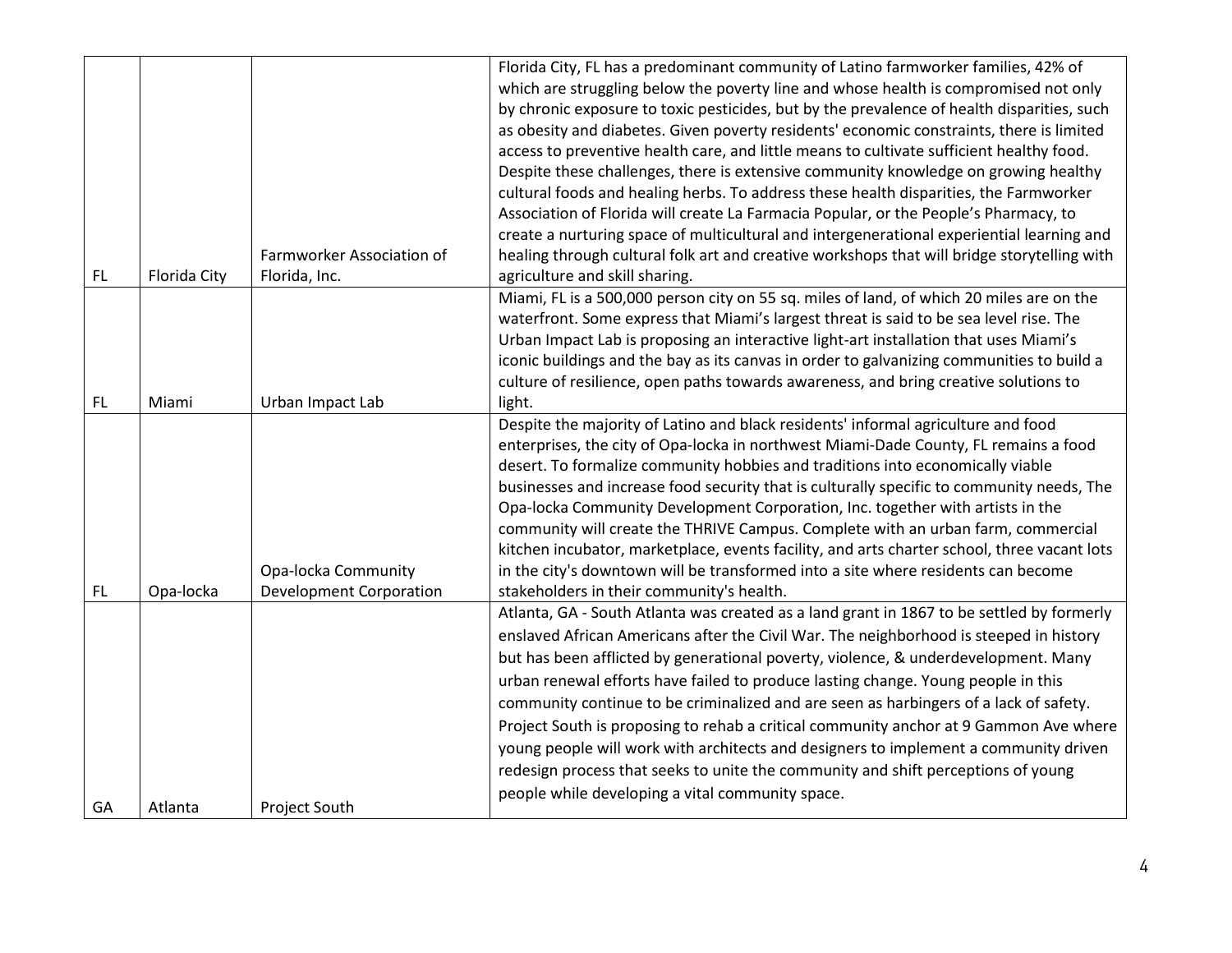|    |              |                               | Pu'unene, HI is an unincorporated community in the central part of Maui, Hawaii where,<br>for over 175 years, 36, 000 acres of land have been used for the operations of Hawaiian<br>Commercial & Sugar Company (HC&S). HCS&S has announced that they will be shutting<br>down operations at the end of 2016 and the transition of these lands will have a<br>tremendous impact on the entire island - its agriculture, environment, energy systems,                                                                                                                                                                                                                                                                                                                          |
|----|--------------|-------------------------------|-------------------------------------------------------------------------------------------------------------------------------------------------------------------------------------------------------------------------------------------------------------------------------------------------------------------------------------------------------------------------------------------------------------------------------------------------------------------------------------------------------------------------------------------------------------------------------------------------------------------------------------------------------------------------------------------------------------------------------------------------------------------------------|
|    |              |                               | workforce and economy. The Mālamalama Maui project will deploy artists to work with<br>local small business and residents and develop films and media campaigns to inform                                                                                                                                                                                                                                                                                                                                                                                                                                                                                                                                                                                                     |
|    |              |                               | stakeholders of the pending transition, develop new ideas for the future use of this land,                                                                                                                                                                                                                                                                                                                                                                                                                                                                                                                                                                                                                                                                                    |
| HI | Pu'unene     | Lehua Simon                   | and to share locally developed alternative solutions for use of the Sugarlands with<br>government decision-makers.                                                                                                                                                                                                                                                                                                                                                                                                                                                                                                                                                                                                                                                            |
|    |              |                               | Chicago, IL - The Perry Avenue Commons is at the nexus of the Englewood and                                                                                                                                                                                                                                                                                                                                                                                                                                                                                                                                                                                                                                                                                                   |
|    |              |                               | Washington Park neighborhoods approximately 6 miles south of downtown. The Sweet                                                                                                                                                                                                                                                                                                                                                                                                                                                                                                                                                                                                                                                                                              |
|    |              |                               | Water Foundation is partnering with local residents, the Hyde Park Arts Center, and the                                                                                                                                                                                                                                                                                                                                                                                                                                                                                                                                                                                                                                                                                       |
|    |              |                               | Art Institute of Chicago to drive economic revitalization for this community through the                                                                                                                                                                                                                                                                                                                                                                                                                                                                                                                                                                                                                                                                                      |
|    |              |                               | design, installation, and maintenance of art and urban agriculture across 2 acres of                                                                                                                                                                                                                                                                                                                                                                                                                                                                                                                                                                                                                                                                                          |
| IL | Chicago      | <b>Sweet Water Foundation</b> | vacant land.                                                                                                                                                                                                                                                                                                                                                                                                                                                                                                                                                                                                                                                                                                                                                                  |
| IN | Indianapolis | LaShawnda Crowe Storm         | Indianapolis, IN - Individual artists and designers have teamed up to remediate the<br>unsafe conditions of northwest Indianapolis. As a result of the installation of a highway<br>in the 1970's and subsequent public and private disinvestment over the last 40 years, the<br>community has continued to fragment and generated a lack of connection amongst<br>residents. As a demonstration project, these artists will work to revitalize a walking<br>corridor used by most young people to get to and from school. Working with current and<br>returning residents (whom have been previously incarcerated) to rehab a series of<br>vacant lots and houses, this community hopes to increase safety while supporting the<br>reintegration of individual ex-offenders. |
|    |              |                               | Once culturally diverse and economically rich, the neighborhoods of Russell, Shawnee,                                                                                                                                                                                                                                                                                                                                                                                                                                                                                                                                                                                                                                                                                         |
|    |              |                               | and Portland near downtown Louisville now struggle with rampant poverty and limited                                                                                                                                                                                                                                                                                                                                                                                                                                                                                                                                                                                                                                                                                           |
|    |              |                               | economic activity. The FoodPort transforms a 24-acre brownfield site at the intersection                                                                                                                                                                                                                                                                                                                                                                                                                                                                                                                                                                                                                                                                                      |
|    |              |                               | of these neighborhoods into a food hub and community asset. Through a community                                                                                                                                                                                                                                                                                                                                                                                                                                                                                                                                                                                                                                                                                               |
|    |              |                               | engaged process with neighborhood residents, artists, nonprofits, and anchor arts                                                                                                                                                                                                                                                                                                                                                                                                                                                                                                                                                                                                                                                                                             |
|    |              |                               | institutions, these communities will shape the future of arts and cultural programming at                                                                                                                                                                                                                                                                                                                                                                                                                                                                                                                                                                                                                                                                                     |
| KY | Louisville   | Seed Capital KY               | the FoodPort.                                                                                                                                                                                                                                                                                                                                                                                                                                                                                                                                                                                                                                                                                                                                                                 |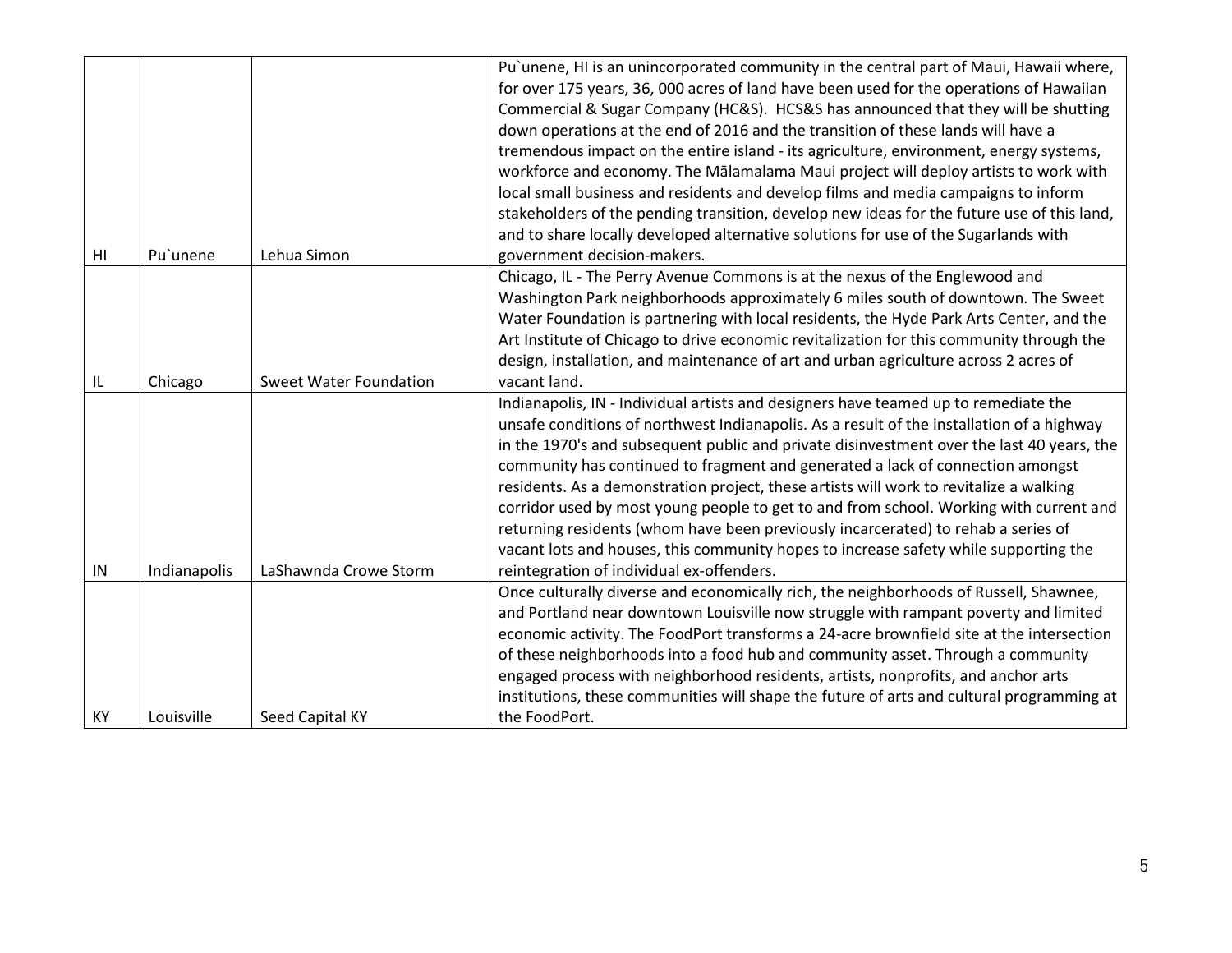|    |             |                            | The neighborhood of Treme, New Orleans, suffers from flooding due to poor                   |
|----|-------------|----------------------------|---------------------------------------------------------------------------------------------|
|    |             |                            | infrastructure as seen in the design of Armstrong Park. Residents of Treme face the         |
|    |             |                            | "backdoor" of the park, barred by an imposing iron gate, where the concentration of         |
|    |             |                            | parking lots and few recreational areas reside. Treme residents and New Orleans'            |
|    |             |                            | creative community will help design a new entrance to Armstrong Park along with new         |
|    |             |                            | infrastructure that will absorb rainwater and decrease runoff that floods the streets. An   |
|    |             | <b>Greater New Orleans</b> | artist-designed communications campaign will simultaneously engage residents about          |
| LA | New Orleans | Foundation                 | sustainable urban water management and green infrastructure.                                |
|    |             |                            | The Hung Dao community in Lower Algiers is New Orleans' oldest Vietnamese                   |
|    |             |                            | neighborhood. To maintain its traditions and celebrate its cultural heritage, the Hung      |
|    |             |                            | Dao community will create a heritage garden at the site of a 6.5 acre park. The heritage    |
|    |             |                            | garden will be activated through annual festivals, culinary demonstrations, fresh           |
|    |             |                            | produce and prepared food markets, and educational events focused on this New               |
| LA | New Orleans | <b>Tulane University</b>   | Orleans-based Vietnamese community.                                                         |
|    |             |                            | Adams, MA is an aging--low income area that has lost most of its factory jobs and           |
|    |             |                            | business community in search of strategies to remake itself into a sustainable small        |
|    |             |                            | town. In partnership with the City of Adams, the Old Stone Mill Center is rehabbing a       |
|    |             |                            | historic landmark and transforming it into a vital economic center for Adams. Given the     |
|    |             |                            | state of the local landscape and landfills, there is an urgency to reuse and conserve       |
|    |             |                            | resources in this region. Artists and engineers will sort materials, process and re-        |
|    |             |                            | engineer them using zero waste practices as they seek to rebuild economic opportunity       |
| MA | Adams       | Old Stone Mill center Ilc  | in the town of Adams.                                                                       |
|    |             |                            |                                                                                             |
|    |             |                            | The Aquinnah community of Martha's Vineyard, MA is the most rural of six total island       |
|    |             |                            | towns with a historic Wampanoag community. Local residents struggle because of the          |
|    |             |                            | lack of year-round stores, schools, and other key amenities. Currently, the Aquinnah        |
|    |             |                            | Circle is the primary destination for residents and tourists alike, but without any         |
|    |             |                            | facilities, the area is unable to retain visitors. To increase economic opportunities the   |
|    |             |                            | town of Aquinnah will work with local artists to design streetscapes and honor the          |
| MA | Aquinnah    | Town of Aquinnah           | histories of the area while also creating additional community attractions for tourists.    |
|    |             |                            | Boston, MA has the only remaining Chinatown in all of New England. These ethnic             |
|    |             |                            | enclaves have proven to be vital for the effective integration of immigrants, especially in |
|    |             |                            | the realm of mental health. As the population of Chinatown changes, the Boston              |
|    |             |                            | Chinatown Neighborhood Center is proposing the launch of an artist in residence             |
|    |             | <b>Boston Chinatown</b>    | program that will support integration of new arrivals through traditional Chinese cultural  |
| MA | Boston      | Neighborhood Center, Inc.  | expressions while connecting them to vital housing, health, and workforce resources.        |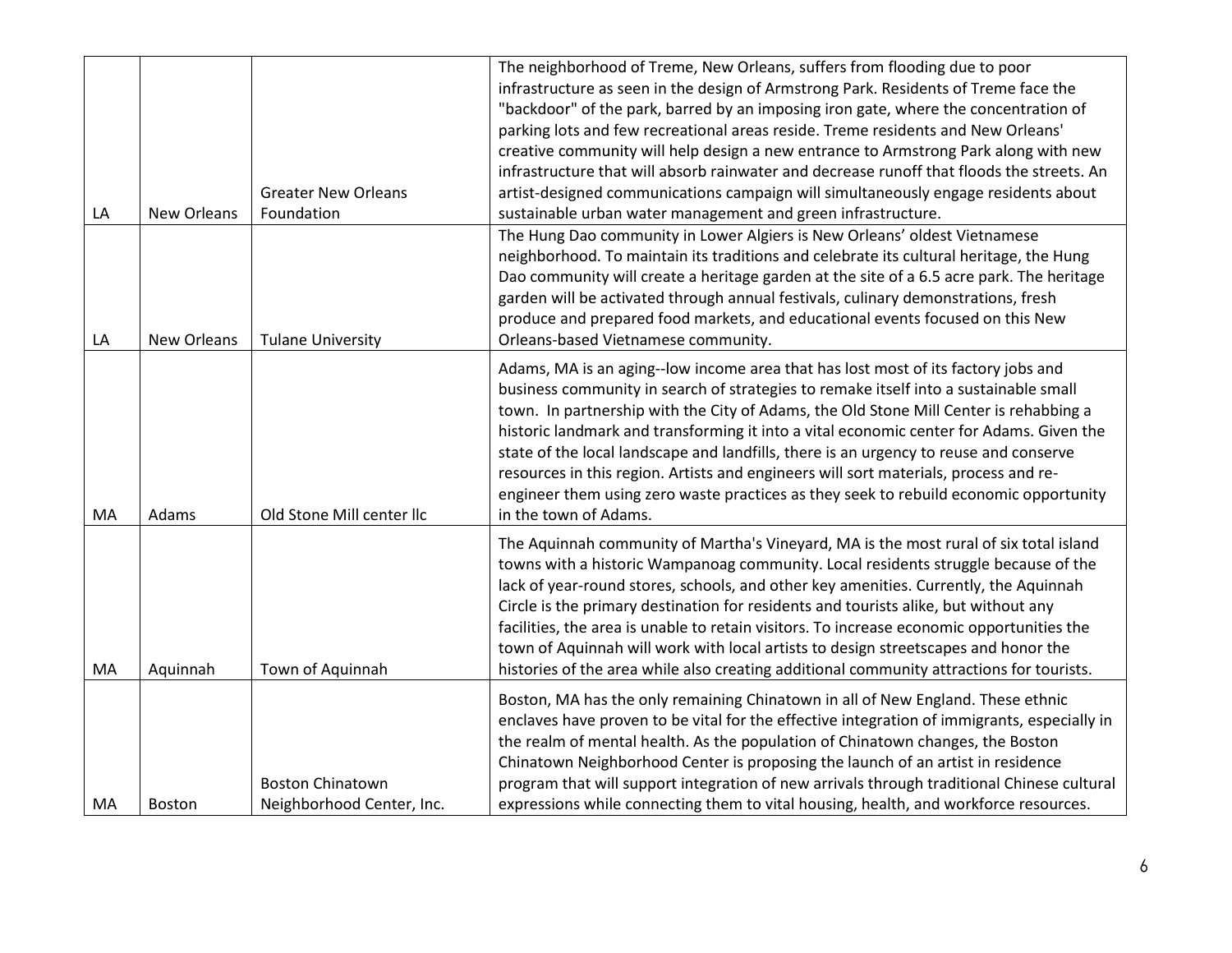| <b>Boston</b> | IBA - Inquilinos Boricuas en<br>Accion | Boston, MA is a city of neighborhoods. Villa Victoria is an affordable housing oasis in the<br>neighborhood known as the South End of Boston. Villa Victoria was established by<br>Puerto Rican activists fighting for housing rights nearly 50 years ago. In January of 2016,<br>IBA was selected to partner with the Boston Housing Authority to redevelop an<br>additional 145 units of affordable housing adjacent to Villa Victoria on W Newton Street;<br>a perceived barrier at the center of a decades long turf war between local youth gangs.<br>IBA will build upon this redevelopment opportunity and activate a series of public<br>spaces, including O'Day Park, to address the incidence of violence in their community<br>and effectively integrate the people in these places while stabilizing and revitalizing their<br>housing.                                                                                                                                                                                                                                                                                                   |
|---------------|----------------------------------------|-------------------------------------------------------------------------------------------------------------------------------------------------------------------------------------------------------------------------------------------------------------------------------------------------------------------------------------------------------------------------------------------------------------------------------------------------------------------------------------------------------------------------------------------------------------------------------------------------------------------------------------------------------------------------------------------------------------------------------------------------------------------------------------------------------------------------------------------------------------------------------------------------------------------------------------------------------------------------------------------------------------------------------------------------------------------------------------------------------------------------------------------------------|
| <b>Boston</b> |                                        | Boston, MA - The Fenway neighborhood has undergone a dramatic transition over the<br>last decade with the rapid influx of luxury housing and retail that has drastically changed<br>the demographics and the visual landscape of the community. At the core of this change<br>are some of Boston's critical cultural anchors that include the Museum of Fine Arts (and<br>its school), Fenway Park, The Boston Symphony Orchestra and Conservatory, the Isabella<br>Stewart Gardner Museum, and Mass College of Art & Design. Over the last two years,<br>many of these institutions have undergone leadership transitions. These changes have<br>led to disconnects between the organization's resources and their surrounding<br>community. The Fenway Alliance will leverage an artist in residency program to<br>coordinate old and new residents in articulating their priorities for their neighborhood<br>and designing public forums where new institutional leadership may have their<br>organizational strategies informed by the needs of their neighbors and learn how to<br>deploy their assets to strengthen the surrounding community. |
|               | <b>Cambridge Community</b>             | Cambridge, MA, affectionately called The People's Republic, is known for its landmark<br>educational institutions and as a hub for science and technology industry. At its core is<br>Central Square which was conceived as a downtown district for the city in the 1850s. The<br>Cambridge Community Foundation is proposing to work alongside the city, several arts<br>anchors, and local industry, that have brought great prosperity to this region, to ensure<br>that the City's cultural assets are not casualties to the rapid growth in the region.<br>Through a series of public programs and proto-typing interventions the Foundation will<br>support local stakeholders in developing a more cohesive visual identity to drive more<br>sustained investment in Central Square's diverse cultural assets.                                                                                                                                                                                                                                                                                                                                 |
|               | Cambridge                              | The Fenway Alliance<br>Foundation                                                                                                                                                                                                                                                                                                                                                                                                                                                                                                                                                                                                                                                                                                                                                                                                                                                                                                                                                                                                                                                                                                                     |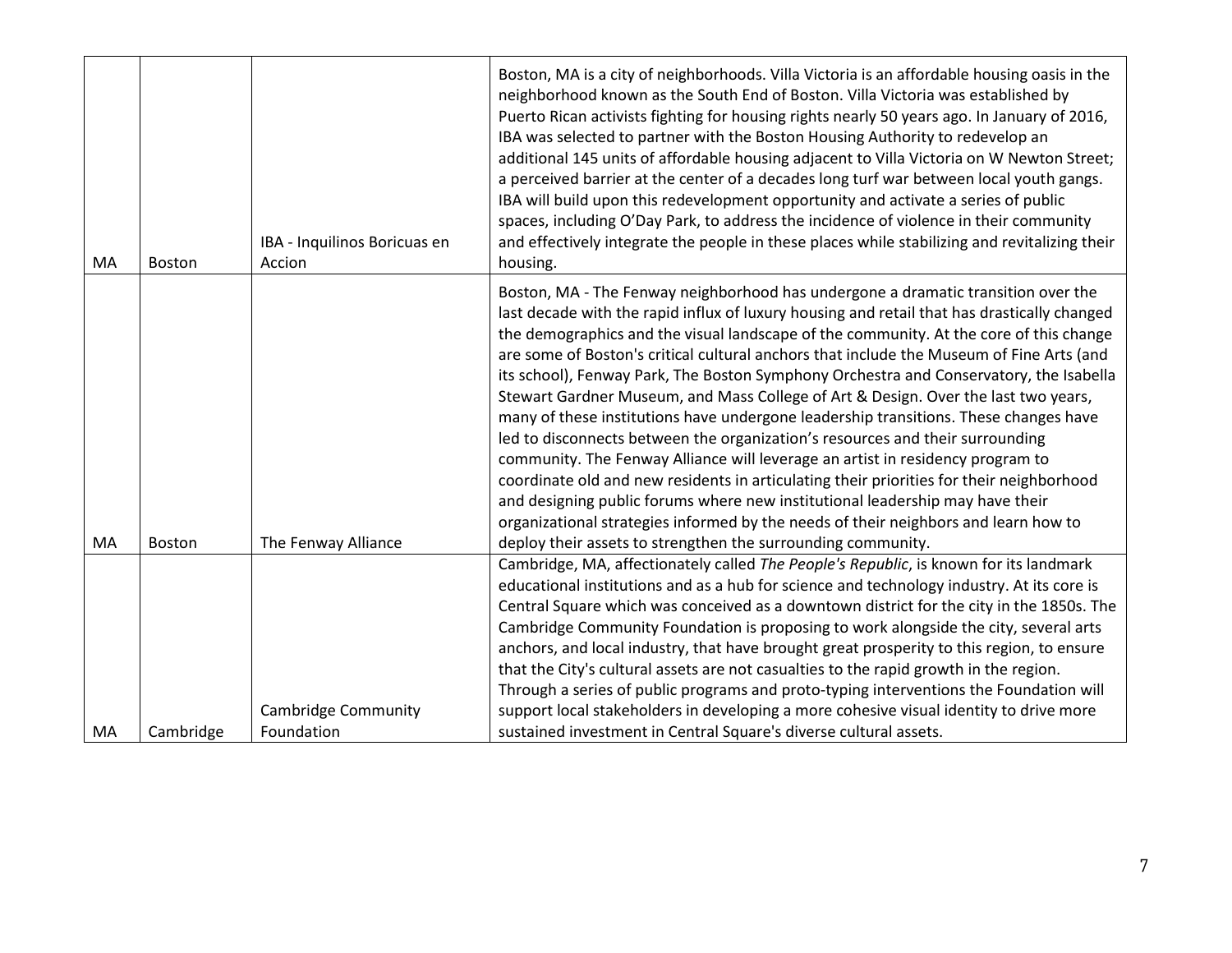|    |            |                                     | Greenfield, MA is the largest community in Franklin County, the most rural county in      |
|----|------------|-------------------------------------|-------------------------------------------------------------------------------------------|
|    |            |                                     | Massachusetts. Greenfield's balance of rural and urban living is challenged by the        |
|    |            |                                     | existence of a number of brownfield sites dating back to the town's industrial history    |
|    |            |                                     | that are affecting the quality of the local groundwater. Also, in 2010, housing           |
|    |            |                                     | development in the downtown dismantled the town's sole skate park, leaving the 19.7%      |
|    |            |                                     | of Greenfield's population that is under 18 years of age and other older skaters without  |
|    |            |                                     | an athletic facility. A dynamic group of community leaders are partnering with local      |
|    |            |                                     | government and landscape designers to rehabilitate the brownfield site at 34 Riddell      |
|    |            |                                     | Street with a concrete skate park that would cap the brownfield and create a beautiful    |
| MA | Greenfield | <b>Greening Greenfield</b>          | community asset for local skaters.                                                        |
|    |            |                                     | Boston, MA is home to the dynamic neighborhood called Mattapan which lies at the          |
|    |            |                                     | southern tip of the City. Mattapan has historically been one of Boston's most vibrant and |
|    |            |                                     | ethnically diverse neighborhoods. Despite the richness of resources and resilience of its |
|    |            |                                     | residents, Mattapan has long suffered from disinvestment. Boston-LISC is partnering       |
|    |            |                                     | with a comprehensive set of residents, businesses, and artists to develop a locally led   |
|    |            |                                     | vision for investments planned in Mattapan in the next decade. Through exhibits,          |
|    |            |                                     | performances, and public celebrations Boston-LISC will ensure a comprehensive set of      |
|    |            |                                     | local stakeholders are engaged in a public process that will largely determine public and |
|    |            | Local Initiatives Support           | private investments in new transportation, housing, and public space for the              |
| MA | Mattapan   | <b>Corporation -Boston</b>          | neighborhood.                                                                             |
|    |            |                                     | Worcester, MA has always been known as a creative city given the large number of          |
|    |            |                                     | inventions that have come from this town since its inception. The local government is     |
|    |            |                                     | focused on shifting perceptions of Worcester's downtown in order to build residential     |
|    |            |                                     | density, meet the needs of existing residents, and attract private investment. Storefront |
|    |            |                                     | vacancy rate in the district is high and amenities for residents are lacking due to       |
|    |            |                                     | perceived public safety concerns. The Worcester Cultural Coalition will open a            |
|    |            |                                     | collaborative co-working and performance space at 20 Franklin St., across from the        |
|    |            |                                     | Worcester Commons, to coordinate the deployment of community groups and artists to        |
|    |            |                                     | assist with community policing, public health check-ins, and public engagement within     |
| MA | Worcester  | <b>Worcester Cultural Coalition</b> | this key public amenity.                                                                  |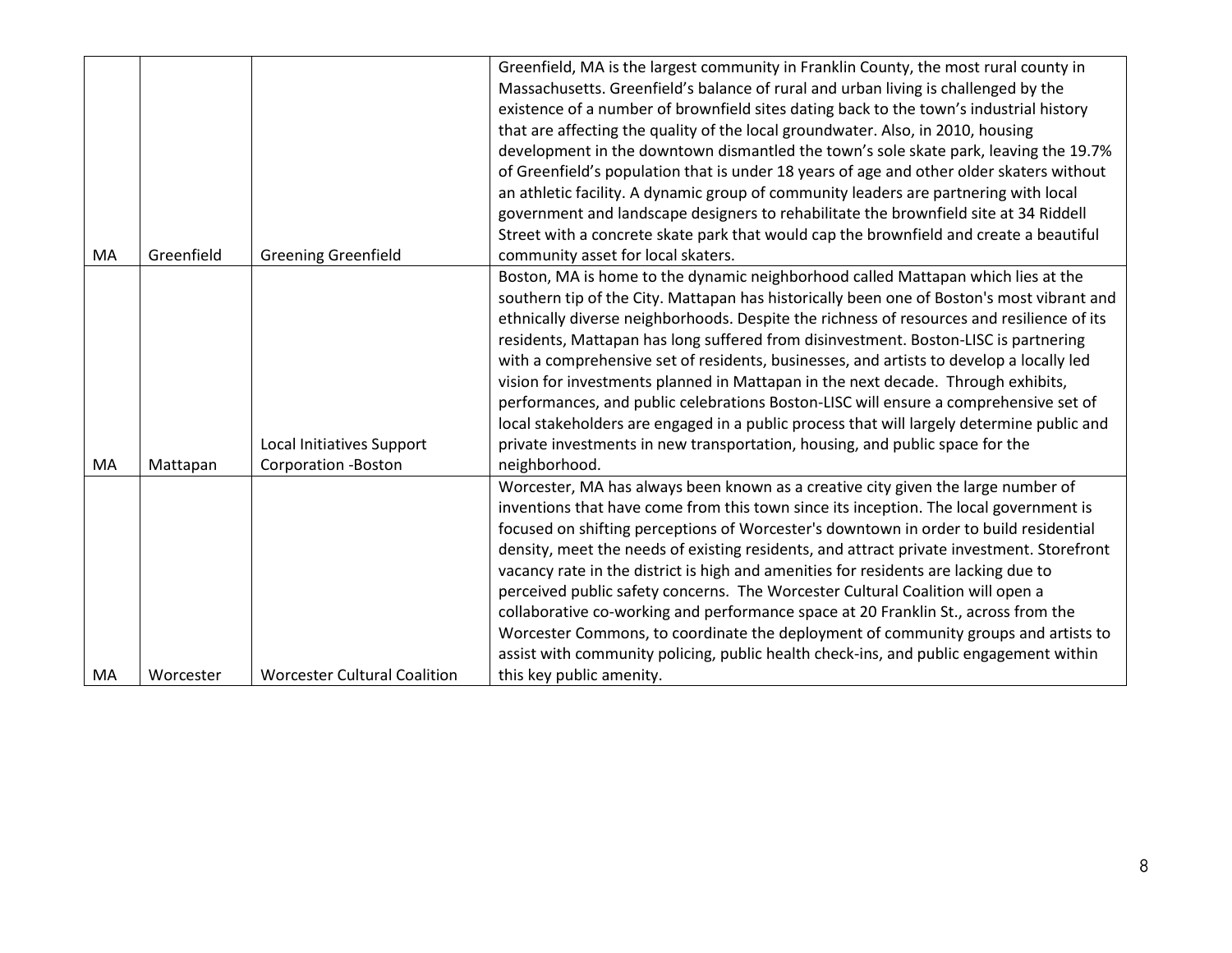|           |                  |                       | This project focuses on a 30-acre section of the Station North Arts District, from Trenton     |
|-----------|------------------|-----------------------|------------------------------------------------------------------------------------------------|
|           |                  |                       | to 21st Street and Howard to St. Paul Street. This community's planning and                    |
|           |                  |                       | development challenge lies in the historical, cultural, relational challenge with the          |
|           |                  |                       | Korean community. As cultural difference, language barriers, lack of trust, and fear           |
|           |                  |                       | created racial divides that contributed to the street protests of 1990 and 2015, the           |
|           |                  |                       | Korean community has become a challenge with which to build partnerships as the                |
|           |                  |                       | owners keep their buildings vacant, renting out the buildings only to other Koreans, and       |
|           |                  |                       | closing local parking lots. Aletheia Shin, a Korean artist, has been collaborating with        |
|           |                  |                       | Korean business owners and will now work to bridge the Korean community with the               |
|           |                  |                       | broader revitalizing neighborhood. Creative Kye will deploy arts and culture to activate a     |
|           |                  |                       | Korean own vacant building as a hub for collaborative projects including the                   |
|           |                  |                       | transformation of an old vault in the building to a community bank that maps the               |
|           |                  |                       | existing assets in the community, host exhibitions as part of Station North's All Over the     |
|           |                  |                       | Streets, a monthly art openings walk, feature groups of community stakeholders and             |
|           |                  |                       | utilize the exhibition as a platform to build community identity, initiate dialogue on         |
| <b>MD</b> | <b>Baltimore</b> | Aletheia Shin         | issues identified by the community as a catalyst toward collective action.                     |
|           |                  |                       | Baltimore, MD - Curtis Bay is located in south Baltimore, bounded by the Fairfield             |
|           |                  |                       | peninsula on the east, highway 695 to the south, and by highway 895 to the north and           |
|           |                  |                       | west. Curtis Bay is home to a high concentration of polluting industries. As a result, the     |
|           |                  |                       | Baltimore Health Department recently determined that Curtis Bay had a 51% avertible            |
|           |                  |                       | death rate. The United Workers of Baltimore have been using the power of storytelling          |
|           |                  |                       | and organizing to help put the brakes on the construction of the nation's largest              |
|           |                  |                       | incinerator to be built in Curtis Bay by 2020. If built, it will be less than a mile away from |
|           |                  |                       | a public high school. Through spoken word, video, exhibitions and more local artists will      |
|           |                  |                       | lead the community into a parallel, proactive and visionary phase. Artists will help           |
|           |                  |                       | facilitate a culture-infused community visioning process that will illustrate the              |
|           |                  |                       | possibilities of transforming what has historically been a toxic dumping ground into an        |
| MD        | <b>Baltimore</b> | <b>United Workers</b> | area with solar farms, recycling facilities, and urban agriculture.                            |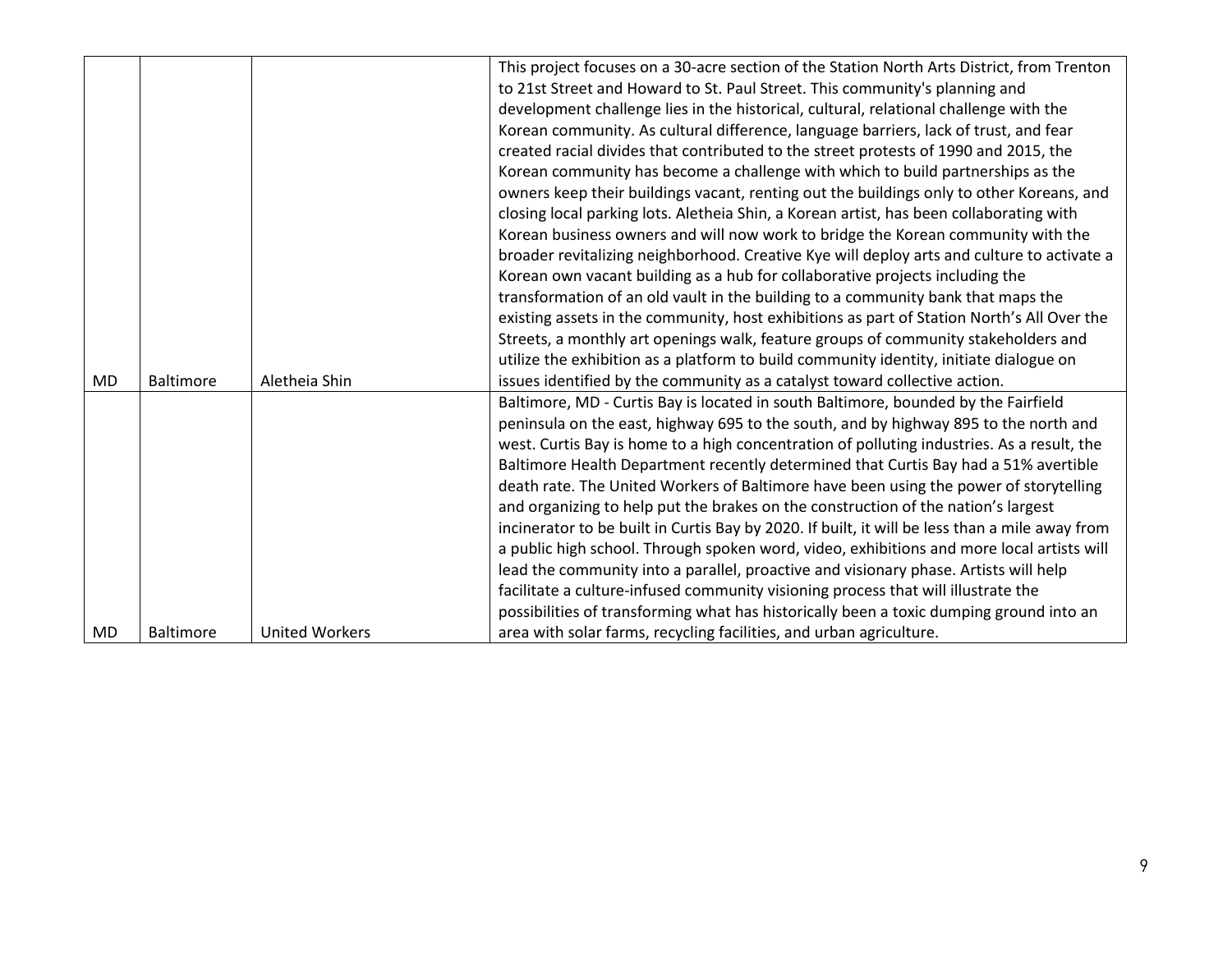|                |         |                              | Detroit, MI is as much known for its industrial history as it is for its musical history.     |
|----------------|---------|------------------------------|-----------------------------------------------------------------------------------------------|
|                |         |                              |                                                                                               |
|                |         |                              | Despite much of the public performance infrastructure having decayed, Detroit's local         |
|                |         |                              | musicians have thrived and are an untapped resource to drive economic development in          |
|                |         |                              | several North End neighborhoods. Using contemporary architectural interventions and           |
|                |         |                              | experimental music programming, TRIP Detroit activates a constellation of five                |
|                |         |                              | significant, underused or at-risk sites related to Detroit's music heritage. Each site in the |
|                |         |                              | network will be stabilized, occupied, reimagined, visually renewed, and uniquely              |
|                |         |                              | animated. The interventions will be deeply-rooted in the singular history of the              |
|                |         |                              | individual sites and in their enduring relationship to the communities where they are         |
|                |         |                              | located. From weekly music master classes, to community open-jam and rehearsal                |
|                |         |                              | sessions, to cross-genre dance parties, and live performances, the project will offer open    |
|                |         |                              | access to a living legacy for local and national audiences. United, the constellation will    |
|                |         | Detroit Afrikan Music        | catalyze a network of cultural infrastructures dedicated to the advancement of future         |
| M <sub>l</sub> | Detroit | Institution                  | generations of Detroit-based musicians.                                                       |
|                |         |                              | Detroit, MI - The HOPE Village Initiative community is a 100 block area around the Focus:     |
|                |         |                              | HOPE campus, located in the center of Detroit. A microcosm of Detroit, it shows               |
|                |         |                              | disinvestment and population loss, but also includes a historic district, a library with the  |
|                |         |                              | highest usage of all neighborhood libraries, walkable streets and a portion of a proposed     |
|                |         |                              | greenway that will circle the city. Detroit's aging energy infrastructure represents a        |
|                |         |                              | significant economic, environmental, and public health challenge for residents. With          |
|                |         |                              | energy costs higher than the national average and projected to increase 48% over the          |
|                |         |                              | next 25 years, issues with power reliability and concerns over air quality-due in part to     |
|                |         |                              | point source pollution from older power plants—and childhood asthma rates 3 times the         |
|                |         |                              | national average, Detroit has significant demand for new sources of equitable power.          |
|                |         |                              | Through a participatory design process, a solar art installation will be constructed to       |
|                |         |                              | provide clean electricity to the community. The design and installation will take a social    |
|                |         | Detroit Strategic Framework, | practice approach, responding to the needs of the neighborhood and engaging as many           |
| MI             | Detroit | Inc. dba Detroit Future City | people of all ages as possible.                                                               |
|                |         |                              | Detroit, MI - The Springwells neighborhood in Southwest Detroit includes 17,000 people        |
|                |         |                              | from diverse racial and ethnic backgrounds. Grace in Action was born out of a deep            |
|                |         |                              | neighborhood process through which priorities for economic opportunity were defined           |
|                |         |                              | by local residents. Having recently gained site control of a former funeral home and          |
|                |         |                              |                                                                                               |
|                |         |                              | several vacant parking lots, Grace in Action will deploy a community engaged design           |
|                |         |                              | process to complete renovation of this community anchor into the facilities requested by      |
| MI             | Detroit | Grace in Action              | local residents to cultivate their artistic and economic capital.                             |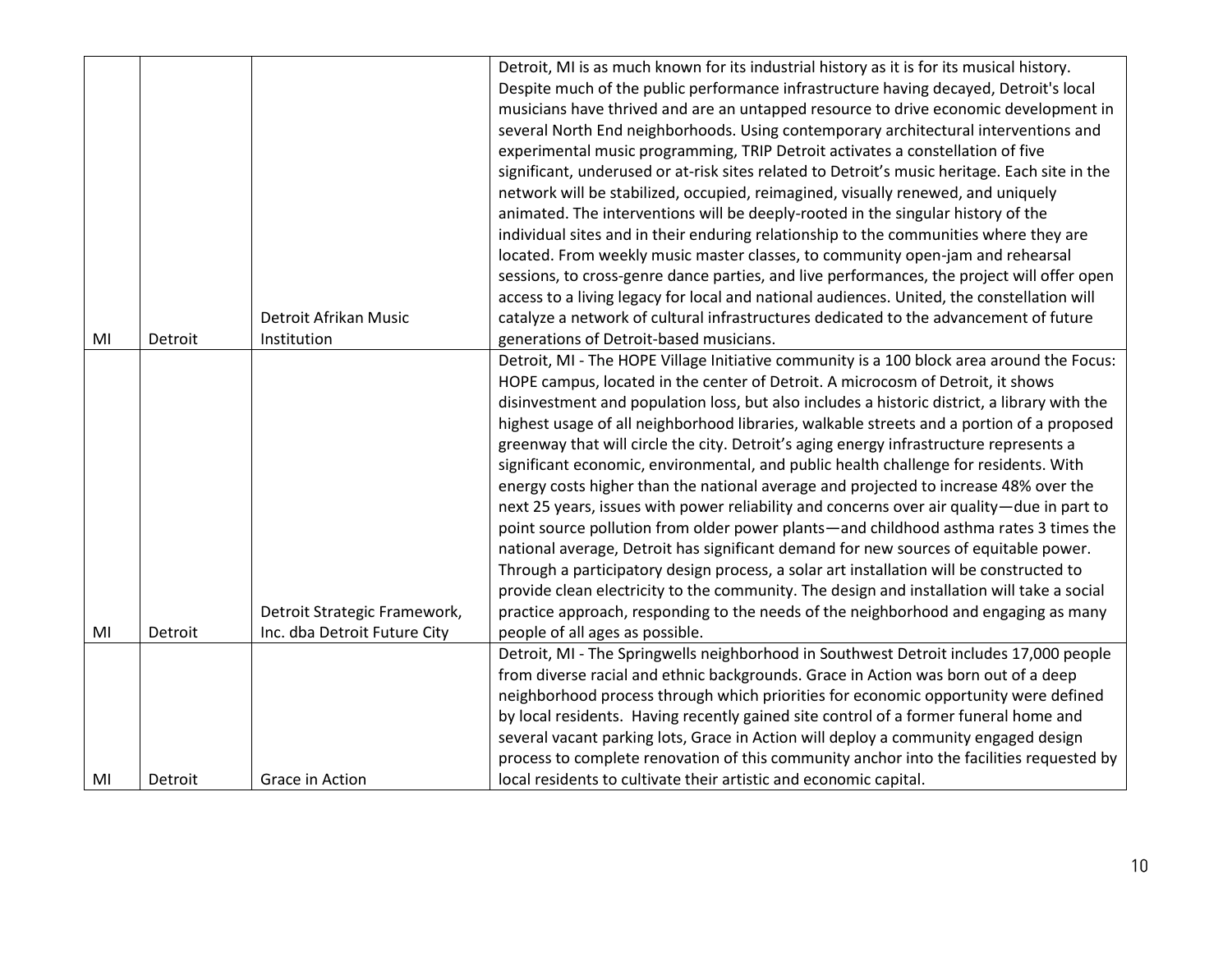| Detroit | Nyasia Valdez             | Detroit, MI - Southwest Detroit has a vibrant and diverse community that suffers from a<br>lack of access to good paying jobs and rising rents and homeownership taxes. A<br>collaboration of local arts organizations is looking to intervene to advance the wealth<br>building capacity of local residents through the development of a community land trust<br>that will coordinate the development of affordable housing, affordable commercial, and<br>cultural organizing space.                                                                                                                                                                                                                                                                                                                                                                                                                                                                                                                                                                                                                                                                                                                                                                                 |
|---------|---------------------------|------------------------------------------------------------------------------------------------------------------------------------------------------------------------------------------------------------------------------------------------------------------------------------------------------------------------------------------------------------------------------------------------------------------------------------------------------------------------------------------------------------------------------------------------------------------------------------------------------------------------------------------------------------------------------------------------------------------------------------------------------------------------------------------------------------------------------------------------------------------------------------------------------------------------------------------------------------------------------------------------------------------------------------------------------------------------------------------------------------------------------------------------------------------------------------------------------------------------------------------------------------------------|
|         |                           | Detroit, MI has over 1400 urban farms meeting vital food access needs across the city.<br>The Oakland Avenue Urban Farm in Detroit's North End has a broad network of<br>community and institutional partnerships that are uniquely poised to transform an active<br>and impactful agricultural project into a prototype for equitable and environmentally<br>pioneering redevelopment. The North End's challenging socio-economic scenario offers<br>the impetus, space and opportunity to explore new methods of stewardship where<br>architecture, landscape and infrastructure can increase capacity and financial<br>sustainability. A network of farmers, architects, landscapers, permaculture gardeners,<br>engineers, and community advocates, who over the course of the past year have<br>collectively purchased a series of vacant properties, doubling the footprint of the famed<br>Oakland Avenue Urban Farm; will now transform four homes into sites of productive,<br>artistic and culinary experimentation using off-the-grid systems: including solar, wind<br>and biomass prototypes. Contemporary design will unify the landscape with the<br>structures creating Detroit's first sustainable green campus dedicated to community-led            |
| Detroit | Oakland Avenue Urban Farm | innovation in urban farming.                                                                                                                                                                                                                                                                                                                                                                                                                                                                                                                                                                                                                                                                                                                                                                                                                                                                                                                                                                                                                                                                                                                                                                                                                                           |
|         |                           | Detroit, MI - Brightmoor is a community on the edge of greatness. It has a very unique,<br>underutilized natural landscape in the form of Eliza Howell Park, 250 acres of land,<br>marginally maintained by the city with little public engagement and no official<br>programming. With high rates of poverty, unemployment, lack of engagement with<br>nature and the arts, and a constant bombardment of negative neighborhood branding,<br>community and resident perceived self-efficacy is quite low. Studies show many<br>problems associated with lack of active engagement with nature and community, such<br>as depression, obesity, and attention deficit disorder. Artists and residents are uniting in<br>a series of community curated residencies, performances, installations and workshops.<br>The Eliza Howell Park residency program reforms the park as a community resource for<br>performance, land art, recreation and outdoor education. The Superhero Training<br>Academy will turns vacant lots into a mythic adventure playground to empower creative<br>genius in youth and families through play and art therapy. The Cross-Pollination Corridor<br>transforms a blighted dead-end street into a pollinator's wonderland, with a Honey Bee |
| Detroit | Arts                      | and Butterfly Educational Center, a meditative and artistic flower garden, and a<br>community tea house. These are the building blocks of a healthy networked community.                                                                                                                                                                                                                                                                                                                                                                                                                                                                                                                                                                                                                                                                                                                                                                                                                                                                                                                                                                                                                                                                                               |
|         |                           | Sidewalk Festival of Performing                                                                                                                                                                                                                                                                                                                                                                                                                                                                                                                                                                                                                                                                                                                                                                                                                                                                                                                                                                                                                                                                                                                                                                                                                                        |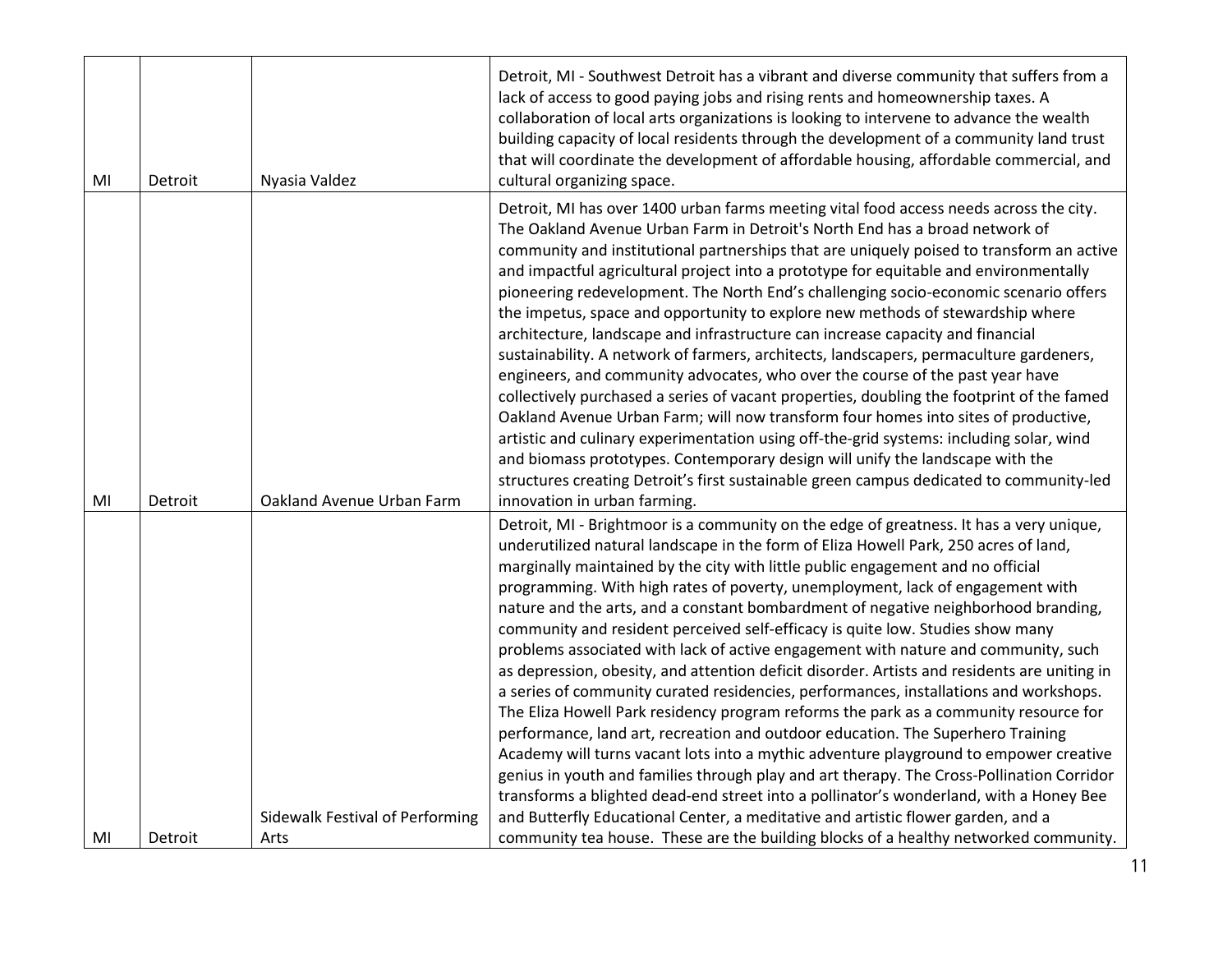| MI | Detroit      | Southwest Detroit<br><b>Environmental Vision</b>         | As with much of Detroit, 25% of the homes in the McGraw Lonyo neighborhood are<br>vacant and blighted. The Detroit Future City plan zones Mcgraw Lonyo green residential<br>and suggests decreasing city services. As one of the most densely populated and diverse<br>neighborhoods in the city, an organized community can protect and grow the<br>neighborhood by creating art and gardens from blighted property. The SWGrows Urban<br>Agroecology Hub Sunken Greenhouse Project will be an innovative example of green<br>infrastructure developed by the community. SWGrows Urban Agroecology Hub Sunken<br>Greenhouse Project is a collaboration between community organizer, artist, and urban<br>farmer Antonio Cosme of the Raiz Up street art collective, residents, and a team of<br>expert partners including: Southwest Detroit Environmental Vision, Detroit Black Food<br>Security Network, Keep Growing Detroit, Greening of Detroit, Five Turtles Farm,<br>architects from the Archolab Afterhouse and the University of Michigan. This project will<br>build a nucleus for agricultural entrepreneurship, access to fresh foods, and creative<br>reuse of vacant land through community informed landscape design. |
|----|--------------|----------------------------------------------------------|---------------------------------------------------------------------------------------------------------------------------------------------------------------------------------------------------------------------------------------------------------------------------------------------------------------------------------------------------------------------------------------------------------------------------------------------------------------------------------------------------------------------------------------------------------------------------------------------------------------------------------------------------------------------------------------------------------------------------------------------------------------------------------------------------------------------------------------------------------------------------------------------------------------------------------------------------------------------------------------------------------------------------------------------------------------------------------------------------------------------------------------------------------------------------------------------------------------------------------------|
| MI | Detroit      | The Orchard                                              | Detroit, MI - The Banlgatown neighborhood of Detroit is rich in community assets<br>despite many of Banglatown's residents relying heavily on food stamps and WIC<br>programs to feed their family. With a lack of access to fresh fruit in this neighborhood,<br>resources available through these public assistance programs that are designated for<br>fresh fruits and vegetables often go unused. Through a community informed planning<br>process, increasing access to fruit arose as a priority to both make use of federal dollars<br>and increase health outcomes for residents. A local artist's resident has built the<br>necessary relationships with the city and local urban agricultural networks and will<br>organize residents to plant an orchard in the center of this community that will both<br>bear fruit and create a small set of local jobs for residents.                                                                                                                                                                                                                                                                                                                                                 |
| MI | Escanaba     | Central Upper Peninsula<br>Planning and Development      | The Upper Peninsula of Michigan boats some of the most treasured wilderness<br>destinations in the country, yet it experiences disinvestment and a declining population.<br>To promote economic development, various artistic interventions will activate 12 parks<br>throughout the area, and in turn, foster new jobs and investment in and around the<br>parks, and the region.                                                                                                                                                                                                                                                                                                                                                                                                                                                                                                                                                                                                                                                                                                                                                                                                                                                    |
| MN | Little Falls | North Central Economic<br><b>Development Association</b> | Little Falls is a rural town with an emerging population of Latino and Somalian families<br>alongside Tribal, Amish and predominately white communities. Sprout Growers and<br>Makers Marketplace is a local food hub that provides economic development<br>opportunities and a path to decrease racial disparities among these groups.                                                                                                                                                                                                                                                                                                                                                                                                                                                                                                                                                                                                                                                                                                                                                                                                                                                                                               |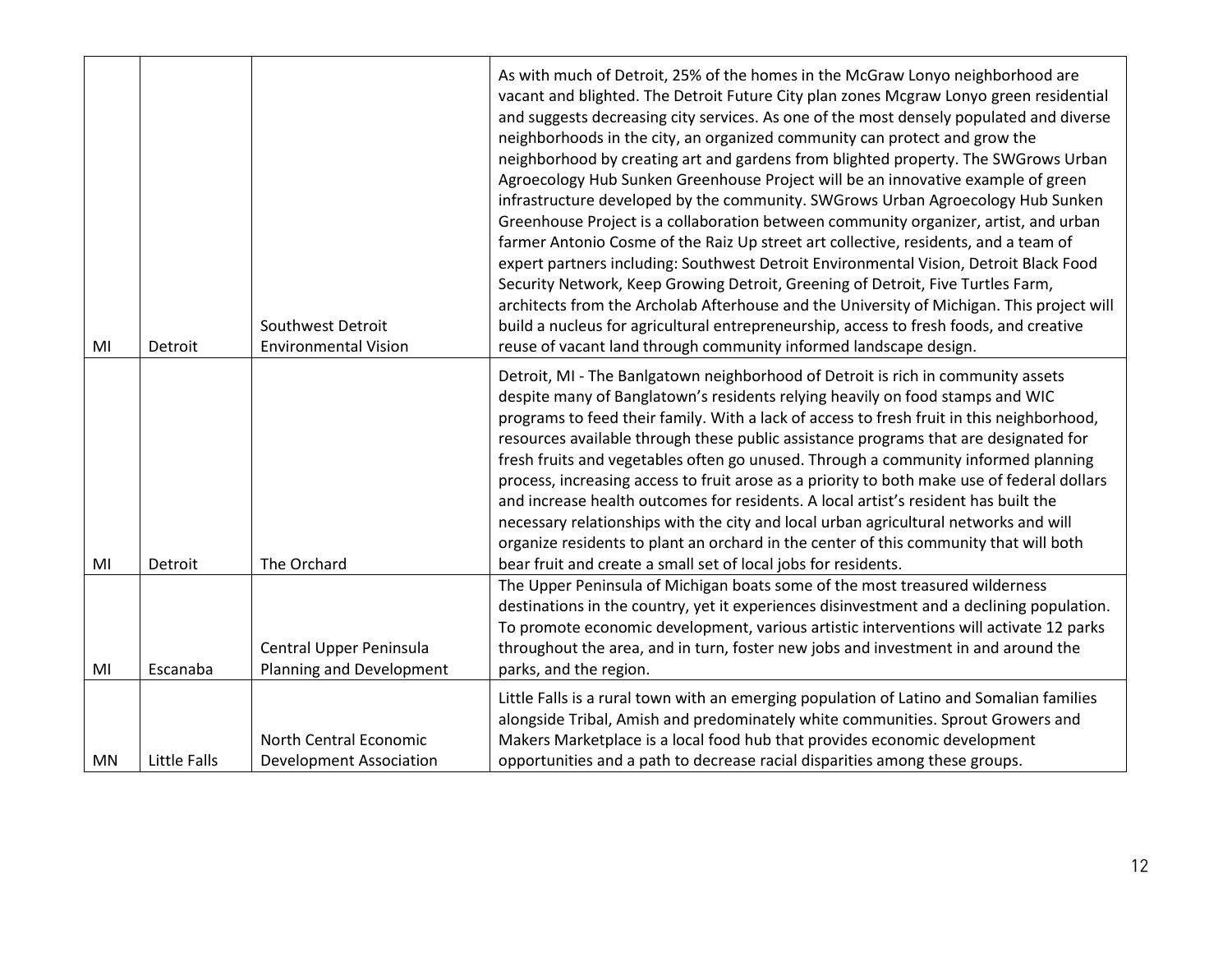|    |             |                                | Maplewood is a suburb of St. Paul, MN, with one third of its residents being people of<br>color, including a fast growing group of immigrants. Because of its rapid growth,<br>Maplewood has a widening gap between its new residents and City services that has<br>resulted in racial disparities and some of the most at-risk youth in the region. To address<br>these challenges, the City in partnership with participatory arts group Z Puppets<br>Rosenschnoz, has developed Kid City, which teaches young citizens creative skills and |
|----|-------------|--------------------------------|-----------------------------------------------------------------------------------------------------------------------------------------------------------------------------------------------------------------------------------------------------------------------------------------------------------------------------------------------------------------------------------------------------------------------------------------------------------------------------------------------------------------------------------------------|
| MN | Maplewood   | City of Maplewood              | places them in government think-tanks that are helping shape Maplewood's future.                                                                                                                                                                                                                                                                                                                                                                                                                                                              |
|    |             |                                | The Cedar Riverside neighborhood of Minneapolis, MN boasts 42% foreign born<br>residents, and a majority of the newcomers are East African hailing from Somalia. Among                                                                                                                                                                                                                                                                                                                                                                        |
|    |             |                                | the many adjustments that immigrants make, one that is particularly difficult to navigate                                                                                                                                                                                                                                                                                                                                                                                                                                                     |
|    |             |                                | is the American health care system. Because of economic hardship, or fear that cultural                                                                                                                                                                                                                                                                                                                                                                                                                                                       |
|    |             |                                | norms will be misunderstood, or even Islamophobia, many newcomers are left in the                                                                                                                                                                                                                                                                                                                                                                                                                                                             |
|    |             |                                | dark when it comes to making decisions about their health. Mixed Blood Theatre artists                                                                                                                                                                                                                                                                                                                                                                                                                                                        |
|    |             |                                | will engage community residents using documentary theater, non-traditional health                                                                                                                                                                                                                                                                                                                                                                                                                                                             |
| MN | Minneapolis | <b>Mixed Blood Theatre</b>     | fairs, and intergenerational storytelling to become advocates for their health.                                                                                                                                                                                                                                                                                                                                                                                                                                                               |
|    |             |                                | Cedar East Commons is a six-block residential neighborhood near downtown                                                                                                                                                                                                                                                                                                                                                                                                                                                                      |
|    |             |                                | Minneapolis, and nearly half of the population are new arrivals. Local organizing and                                                                                                                                                                                                                                                                                                                                                                                                                                                         |
|    |             |                                | advocacy has strong roots in Cedar East, and it was through resident-led movements in                                                                                                                                                                                                                                                                                                                                                                                                                                                         |
|    |             |                                | the 1970s and 80s that led to the redevelopment of the area to renovate housing,                                                                                                                                                                                                                                                                                                                                                                                                                                                              |
|    |             |                                | construct open green space on each block, and privatize the interior streets. Now years                                                                                                                                                                                                                                                                                                                                                                                                                                                       |
|    |             |                                | later, residents are organizing yet again to promote public safety in their open spaces,                                                                                                                                                                                                                                                                                                                                                                                                                                                      |
|    |             |                                | which have become hotbeds for illegal activity. Through performances and creative                                                                                                                                                                                                                                                                                                                                                                                                                                                             |
|    |             |                                | workshops that showcase the varied cultural heritages of the community, neighbors will                                                                                                                                                                                                                                                                                                                                                                                                                                                        |
|    |             | <b>West Bank Community</b>     | get to know each other more intimately while also creating a vision for shared safety in                                                                                                                                                                                                                                                                                                                                                                                                                                                      |
| MN | Minneapolis | <b>Development Corporation</b> | their public spaces.                                                                                                                                                                                                                                                                                                                                                                                                                                                                                                                          |
|    |             |                                | Richfield, MN is a rapidly diversifying seven square mile suburb. Recent studies from the                                                                                                                                                                                                                                                                                                                                                                                                                                                     |
|    |             |                                | Robert Wood Johnson Foundation ranks the county 46/87 in negative trends, including                                                                                                                                                                                                                                                                                                                                                                                                                                                           |
|    |             |                                | income inequality, child poverty, low graduation rates, physical inactivity, insufficient                                                                                                                                                                                                                                                                                                                                                                                                                                                     |
|    |             |                                | housing, and obesity. The Cornerstone Group alongside community members envisioned                                                                                                                                                                                                                                                                                                                                                                                                                                                            |
|    |             |                                | Lyndale Gardens Healthy Town Center as a public gathering place with cultural offerings,<br>art making, and access to sustainable healthy living. To provide a holistic approach to                                                                                                                                                                                                                                                                                                                                                           |
|    |             |                                | healthy lifestyles, Lyndale Gardens will expand its artist residency program to engage                                                                                                                                                                                                                                                                                                                                                                                                                                                        |
|    |             |                                | more residents through the arts, develop a community garden so residents to the area                                                                                                                                                                                                                                                                                                                                                                                                                                                          |
|    |             |                                |                                                                                                                                                                                                                                                                                                                                                                                                                                                                                                                                               |
|    |             |                                | can have access to healthy foods, and create a stage, amphitheater, and lake trail                                                                                                                                                                                                                                                                                                                                                                                                                                                            |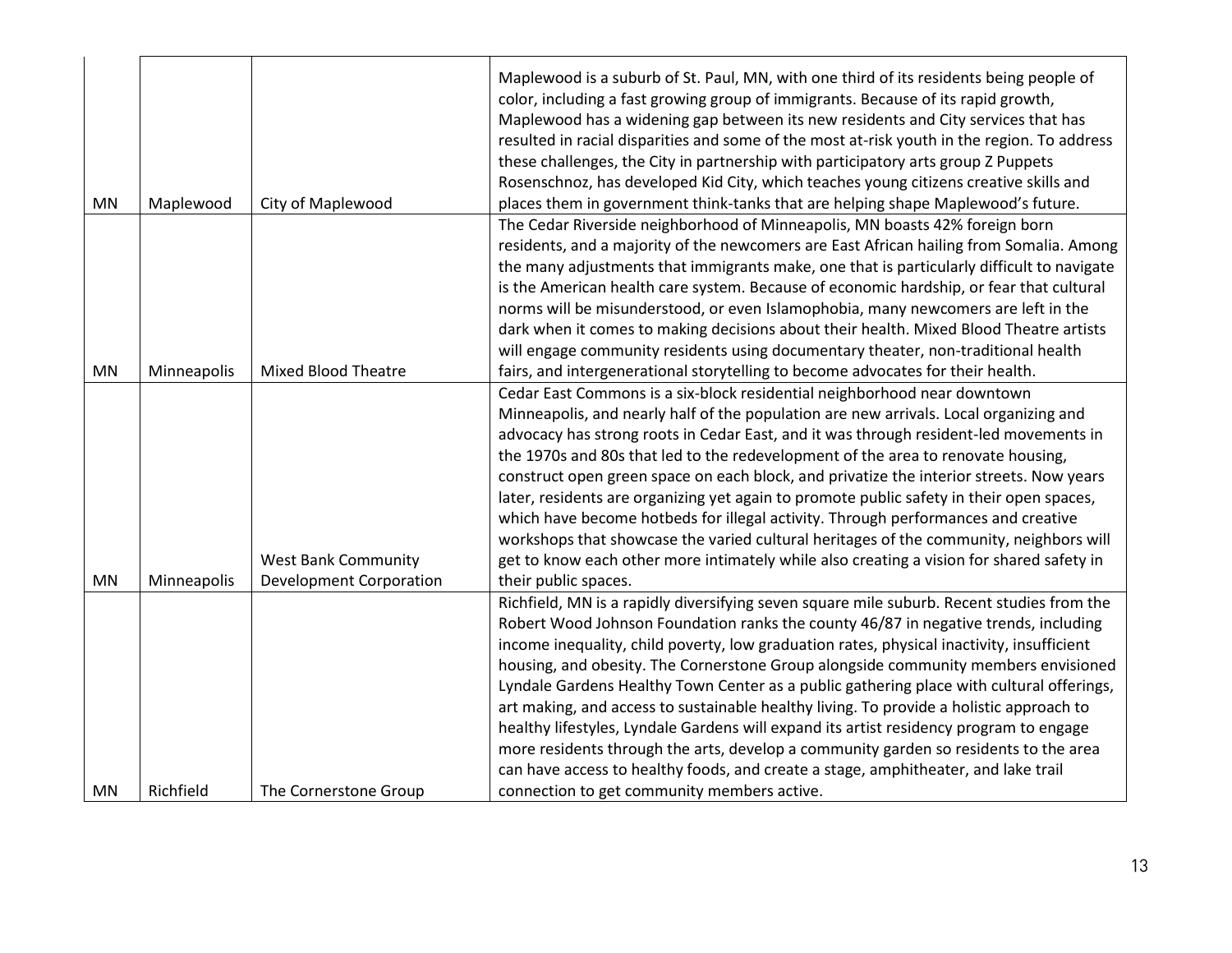| <b>MN</b> | St. Paul        | Penumbra Theatre                   | The Ward 1 Rondo neighborhood of St. Paul, Minnesota, MN once nurtured a thriving<br>black community during the era of Jim Crow and segregation, but by the 1960s the<br>neighborhood was economically shattered by the construction of the I-94 freeway and<br>following decades of disinvestment prevailed. In an effort to reverse the trends of<br>economic disadvantage experienced by this community, Penumbra Theatre will restore<br>its role in the community as an anchor institution with a role to play in rebuilding<br>commercial activity. By adjusting Penumbra's facilities to meet the shifting needs of its<br>community members, residents and visitors alike will regain pride and increase<br>investment that can circulate within the neighborhood.                                                                  |
|-----------|-----------------|------------------------------------|---------------------------------------------------------------------------------------------------------------------------------------------------------------------------------------------------------------------------------------------------------------------------------------------------------------------------------------------------------------------------------------------------------------------------------------------------------------------------------------------------------------------------------------------------------------------------------------------------------------------------------------------------------------------------------------------------------------------------------------------------------------------------------------------------------------------------------------------|
| <b>MS</b> | Utica           | <b>Turner World Around</b>         | Utica, MS is a rural town in Hinds County bordering Claiborne County and Copiah<br>County. Originally part of the Choctaw nation, it is the smallest town in the county with a<br>population of approximately 820 residents. Utica, like most rural communities across the<br>US, has lost its rich history of producing lumber products, garments, food, and a highly<br>functional education system known for producing great teachers due to decades of<br>disinvestment. This project will work to engage the community in a process of<br>developing the Mississippi Center for Cultural Production. A physical space to facilitate<br>the research and development of cultural products - through film, photography, audio<br>stories, theater, dance, and culinary arts - that speaks to the history and future of our<br>community. |
| MT        | Bozeman         | <b>Future West</b>                 | The Gallatin Watershed spans urban and rural communities in Montana, including the<br>large urban center of Bozeman, and the three smaller towns of Three Forks, Manhattan,<br>and Belgrade. Projections of rapid population growth and environmental shifts over the<br>next 25 years threaten drought and water security for the region. To address the region's<br>future around water use and management systems, the Missouri river headwaters will<br>be transformed by temporal site-specific projects by artists, ranchers, naturalists,<br>historians, and scientists, bringing urban and rural residents and town and county<br>leaders together to imagine a shared vision for their community that is understood and<br>accepted by all.                                                                                        |
| MT        | <b>Browning</b> | <b>Blackfeet Community College</b> | Browning is the hub of the Blackfeet Reservation in rural Montana. While there are few<br>jobs and little economic opportunity in the area, the Glacier National Park adjacent to<br>the town sees tremendous tourism with 2.4 million visitors last year. Blackfeet<br>Community College will support local native artists through training programs and<br>opportunities to re-brand Browning's presence through the creation of a town plaza that<br>will ignite the local tourism market and attract passersby and residents alike.                                                                                                                                                                                                                                                                                                     |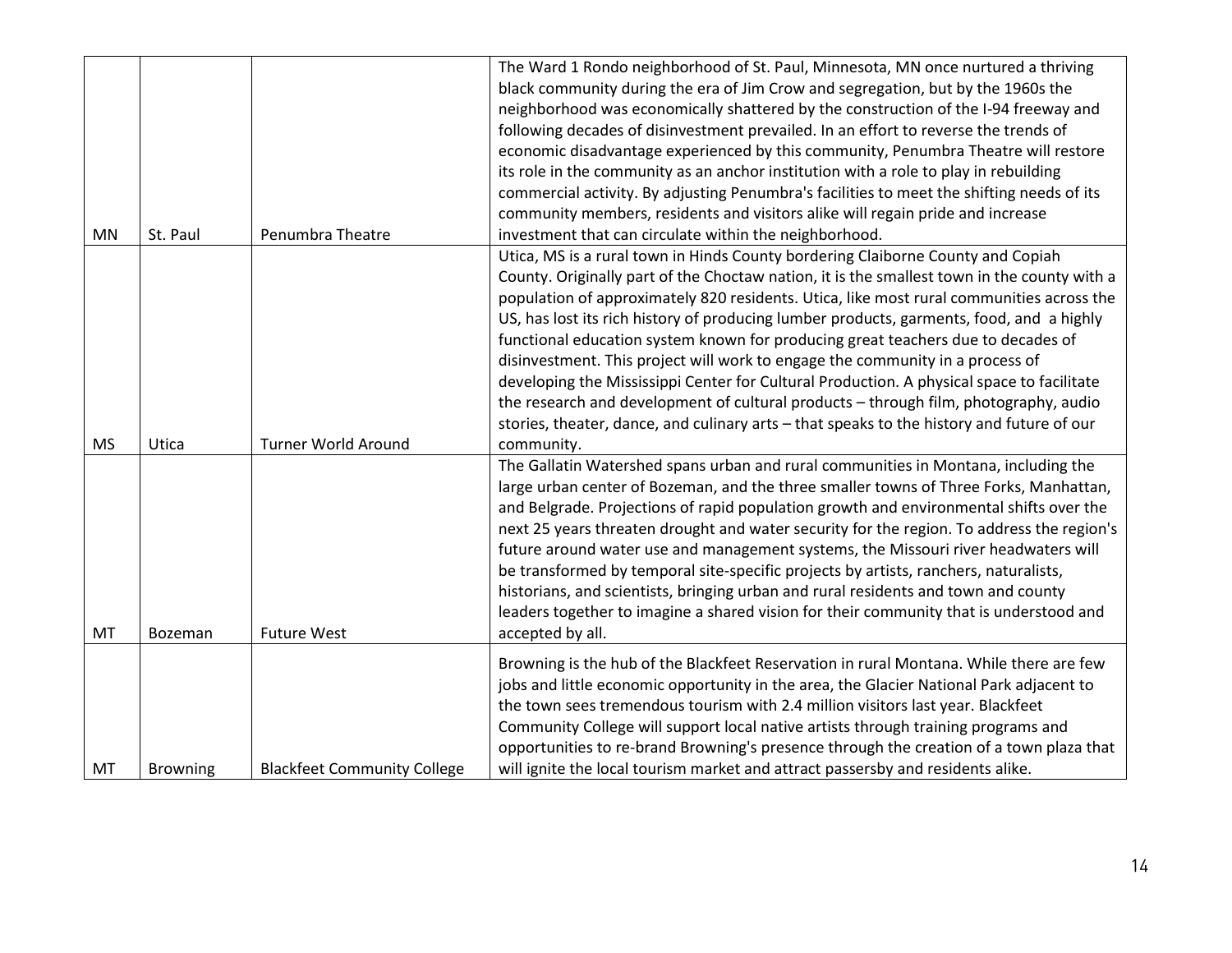|           |             |                                 | East Helena, MT is nearing the end of an EPA superfund clean-up at the site of what was       |
|-----------|-------------|---------------------------------|-----------------------------------------------------------------------------------------------|
|           |             |                                 | once one of the largest lead smelters in the country. Through a community visioning           |
|           |             |                                 | process, oral histories, and performative and public art, the Myrna Loy Center will           |
|           |             |                                 | engage East Helena residents in imagining a new future for their community while              |
| MT        | East Helena | Myrna Loy Center                | honoring their past.                                                                          |
|           |             |                                 | Charlotte, NC - The McColl Center (located on N. Tryon St. in uptown Charlotte) is a          |
|           |             |                                 | partner - with Charlotte Center City Partners, City of Charlotte, Foundation for the          |
|           |             |                                 | Carolinas and at least 18 other public and private entities working on the N. Tryon           |
|           |             |                                 | corridor as a focus area for further planning and development. Many of these partners         |
|           |             |                                 | control land and/or real estate holdings along the corridor. Weed-choked vacant lots,         |
|           |             |                                 | the light rail line extension, and non-profit organizations that serve Charlotte's homeless   |
|           |             |                                 | population also line the 2-mile corridor. As a N. Tryon anchor institution, McColl Center     |
|           |             |                                 | will leverage its reputation as the leading contemporary art center in Charlotte to drive a   |
|           |             | McColl Center for Art +         | consensus vision process for N. Tryon that ensures the integration of the needs of the        |
| NC        | Charlotte   | Innovation                      | homeless population and local businesses within the central business district.                |
|           |             |                                 | Charlotte, NC - The City of Charlotte is in the process of developing a city master plan      |
|           |             |                                 | and traditional engagement tactics are leaving large tracts of the community out of the       |
|           |             |                                 | process. UNC-Charlotte is partnering with Arts & Democracy and QC Family Treet to             |
|           |             | University of North Carolina at | deploy broad participatory strategies to generate locally sourced solutions to                |
| <b>NC</b> | Charlotte   | Charlotte                       | neighborhood challenges.                                                                      |
|           |             |                                 | Dickinson, ND doubled its population in five years with families moving to the area from      |
|           |             |                                 | across the country during the rise of the Bakken oil boom. While economic opportunity         |
|           |             |                                 | in this rapidly growing town has stagnated, residents are optimistic about the future of      |
|           |             |                                 | the area and the quality of life for community members. The Western Wellness                  |
|           |             |                                 | Foundation, Inc. will build upon relationships and projects that emerged during a year-       |
|           |             |                                 | long community engagement process, and they will employ the visual arts, an interactive       |
|           |             |                                 | sculpture garden that harvests multigenerational exchange, and the creation of an artist-     |
|           |             | Western Wellness Foundation,    | designed mini-golf course to foster community pride and sustain investment from               |
| <b>ND</b> | Dickinson   | Inc.                            | residents, newcomers, and visitors alike.                                                     |
|           |             |                                 | The city of Norfolk, NE is a regional hub with numerous large factories, small businesses,    |
|           |             |                                 | and institutions surrounded by corn fields and farms. Being that this urban center is         |
|           |             |                                 | isolated from bountiful natural habitats, there is no opportunity for direct connection       |
|           |             |                                 | between the residents of Norfolk and the plants and animals of the wild environment. In       |
|           |             |                                 | response, the Elkhorn Valley Museum will rehabilitate Verges Park and gardens to create       |
|           |             |                                 | an artful and educational space that is rich in wildlife-friendly and native plants and local |
| <b>NE</b> | Norfolk     | Elkhorn Valley Museum           | wildlife habitats.                                                                            |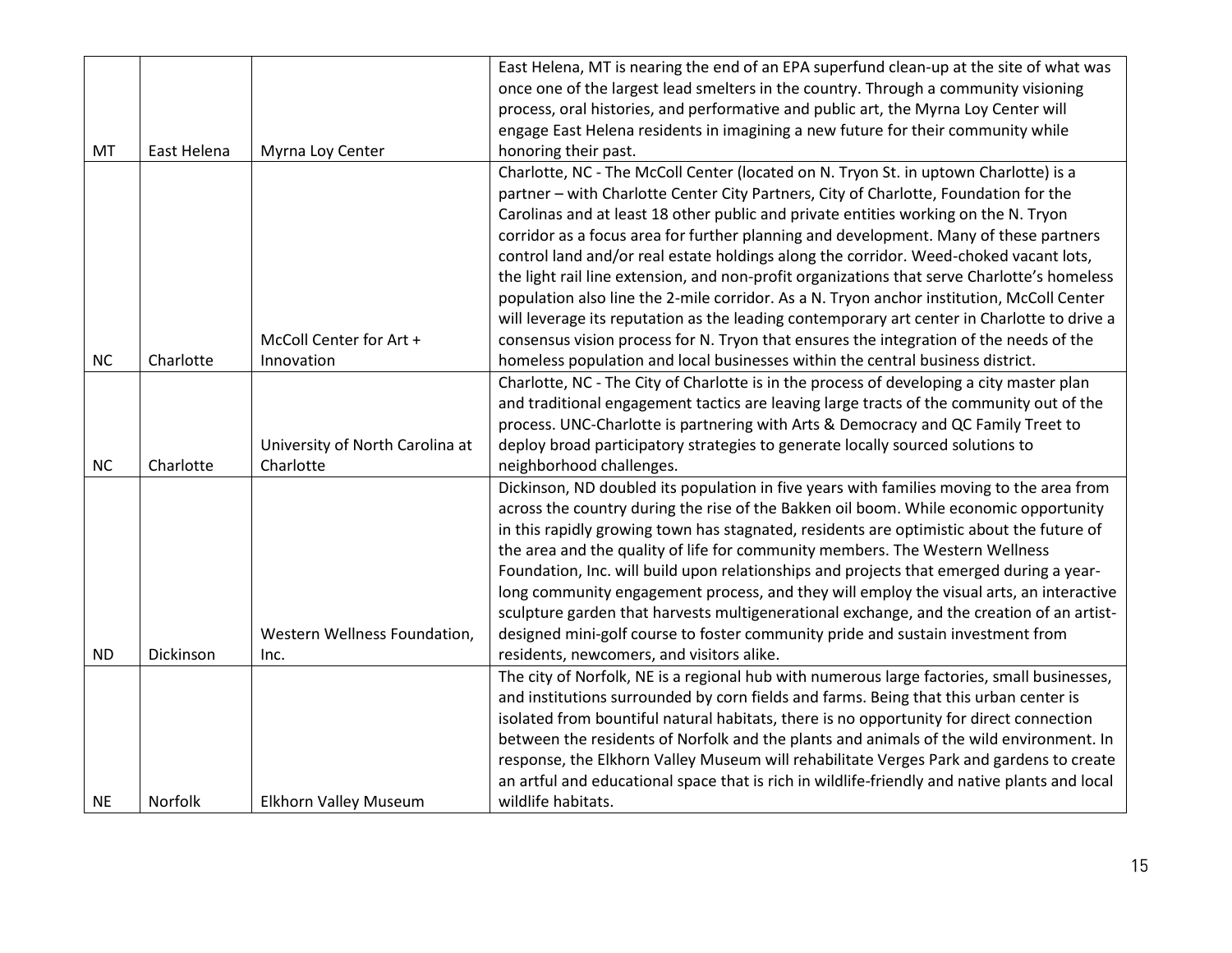|           |            |                                | Littleton, NH is situated at the edge of the White Mountains and bound on the north by         |
|-----------|------------|--------------------------------|------------------------------------------------------------------------------------------------|
|           |            |                                | the Connecticut River. Littleton is a popular tourist destination with a strong community      |
|           |            |                                | comprised of working class families, recent retirees, and seniors who've lived there all       |
|           |            |                                | their lives. Littleton's river district is just behind (and downhill from) main street and the |
|           |            |                                | local community wants to preserve its river access while remediating regular flooding of       |
|           |            |                                | the district. Landscape architects will work with local engineers and residents to design      |
|           |            | Littleton Area Chamber of      | and install a series of permaculture landscapes to slow storm water and provide a              |
| <b>NH</b> | Littleton  | Commerce                       | natural filter for water return into the local aquifer.                                        |
|           |            |                                | The rural farming community of Las Cruces, NM uses agricultural practices that are             |
|           |            |                                | profitable but incompatible with the area's environment. Improper water use has                |
|           |            |                                | contributed to plummeting groundwater levels, saline soil, and many other challenges to        |
|           |            |                                | both humans and wildlife. The Pata Viva farm will employ visual and culinary arts to host      |
|           |            |                                | free community meals that will demonstrate best practices for sustainable farming              |
|           |            |                                | methods and encourage farmers to implement needed changes to their farms. Through              |
|           |            | Pata Viva Partnership / Bryce  | interest-free agricultural loans, community members will be further incentivized to            |
| <b>NM</b> | Las Cruces | Richard                        | practice sustainable farming methods.                                                          |
|           |            |                                | The Clark-Fulton neighborhood of Cleveland is home to the highest density of Hispanic          |
|           |            |                                | residents in the state of Ohio. With unemployment at 17% and a poverty rate of 41.8%,          |
|           |            |                                | this neighborhood has a high concentration of dilapidated buildings and homes and has          |
|           |            |                                | been designated as a food dessert. Northeast Ohio Hispanic Center for Economic                 |
|           |            |                                | Development will partner with local artists and business owners to create a food hub, El       |
|           |            |                                | Mercado, and provide unique neighborhood branding and streetscaping that will attract          |
|           |            | Northeast Ohio Hispanic Center | outside businesses, investors, families and professionals in addition to addressing food       |
| OH        | Cleveland  | for Economic Development       | access concerns.                                                                               |
|           |            |                                | Classen Ten Penn is sandwiched between Oklahoma City's business district and the Plaza         |
|           |            |                                | District commercial area with over half of the residents identifying as Hispanic and a         |
|           |            |                                | majority of people of color. New developments in the neighborhood could dramatically           |
|           |            |                                | reshape its composition in the coming years, especially considering that 13% of lots are       |
|           |            |                                | undeveloped and 22% of lots have vacant buildings. To encourage democratic                     |
|           |            |                                | participation in the planning and development of the neighborhood, The University of           |
|           |            |                                | Oklahoma will create the Placemaking Toolset, which is an interactive website with a           |
|           | Oklahoma   |                                | cultural asset map, discussion page, and reference materials, entirely integrated with         |
| OK        | City       | The University of Oklahoma     | community-sourced information in both Spanish and English.                                     |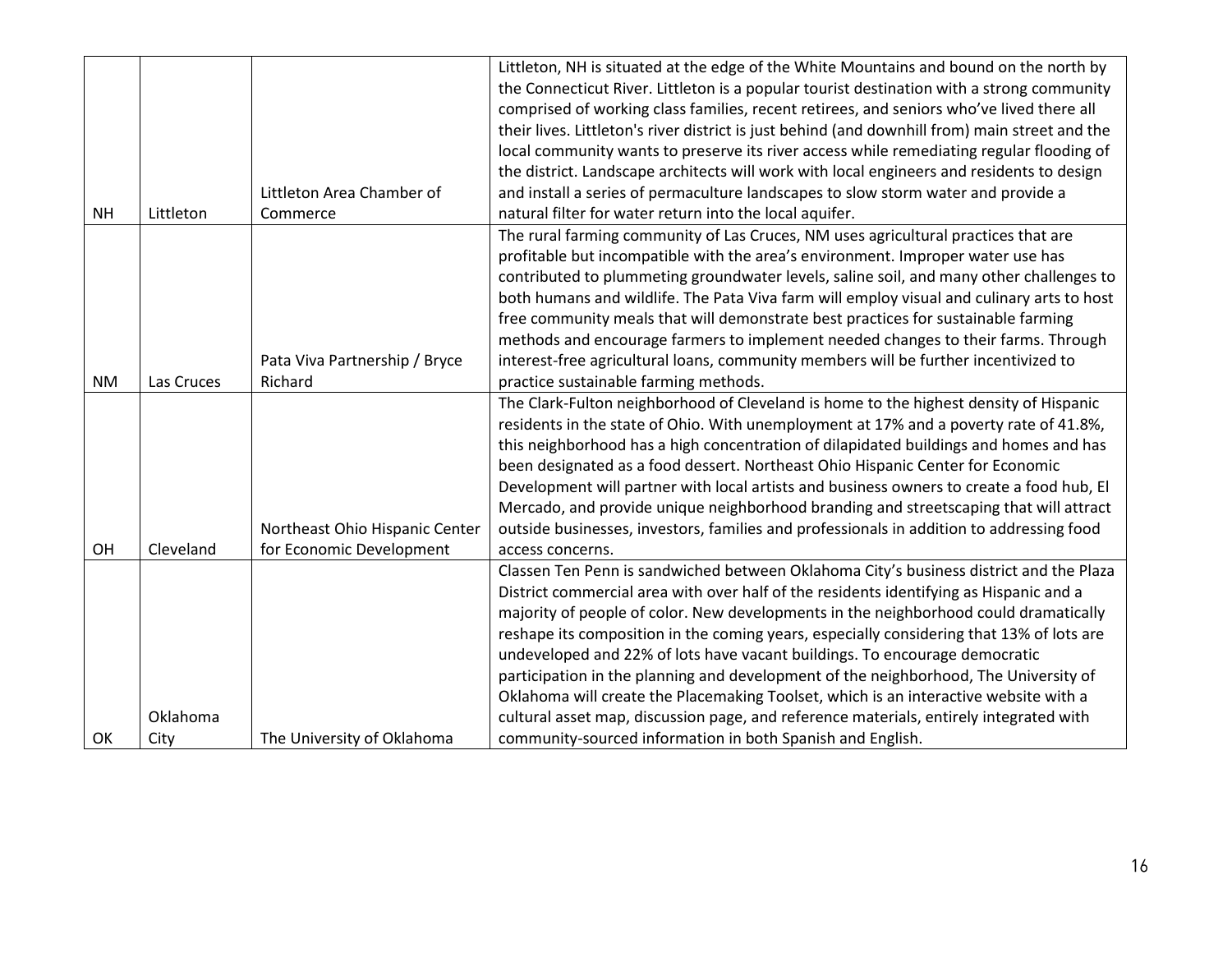|           |              |                                  | Oklahoma's oldest municipality, Tahlequah is the historic and modern day capital of<br>Cherokee Nation, and is home to nearly 16,500 residents, 30% of which are Cherokee.                                                                                                                                                                                                                                                                                    |
|-----------|--------------|----------------------------------|---------------------------------------------------------------------------------------------------------------------------------------------------------------------------------------------------------------------------------------------------------------------------------------------------------------------------------------------------------------------------------------------------------------------------------------------------------------|
|           |              |                                  | Given the community's high obesity levels, Downtown Tahlequah will work with local<br>native artists to create pedestrian walkways that will beautify the downtown core,                                                                                                                                                                                                                                                                                      |
|           |              |                                  | highlight the cultural significance and history of the community, and improve community                                                                                                                                                                                                                                                                                                                                                                       |
|           |              |                                  | health by encouraging residents and visitors to include physical activity in their daily                                                                                                                                                                                                                                                                                                                                                                      |
| OK        | Tahlequah    | City of Tahlequah                | routines.                                                                                                                                                                                                                                                                                                                                                                                                                                                     |
|           |              |                                  | Milton-Freewater is a small rural community in Oregon. Recovering from agricultural                                                                                                                                                                                                                                                                                                                                                                           |
|           |              |                                  | businesses that left the area, the town is now home to a burgeoning wine industry and a                                                                                                                                                                                                                                                                                                                                                                       |
|           |              |                                  | 43% Hispanic population. The Milton-Freewater Downtown Alliance has engaged                                                                                                                                                                                                                                                                                                                                                                                   |
|           |              |                                  | residents in a community discovery process to imagine the future of the town while                                                                                                                                                                                                                                                                                                                                                                            |
|           | Milton-      | <b>Milton Freewater Downtown</b> | building social cohesion between racial groups. Building upon those efforts, trails and<br>gathering spaces will be created to strengthen the community's identity and investment                                                                                                                                                                                                                                                                             |
| OR        | Freewater    | Alliance                         | in its future.                                                                                                                                                                                                                                                                                                                                                                                                                                                |
|           |              |                                  | Ontario, OR, is a rural town plagued by high crime rates and poverty, and yet, there is a                                                                                                                                                                                                                                                                                                                                                                     |
| OR        | Ontario      | Elijah Luna                      | high concentration of artists that live there. With no outlet for aspiring artists to show or<br>sell their work, artist Elijah Luna has proposed to develop a recreational artist center that<br>will promote a new economic model for the community.                                                                                                                                                                                                        |
|           |              |                                  |                                                                                                                                                                                                                                                                                                                                                                                                                                                               |
| <b>OR</b> | Portland     | Verde                            | The Cully neighborhood in the city of Portland, OR lacks places for residents to play and<br>experience nature. Moreover, the community is isolated from Cully's few open spaces<br>because 65% of streets are substandard. Building upon a community asset design<br>process led by Verde, a 25 acre brownfield will be transformed into a public park, and a<br>former strip club will find new use as a cultural community center.                         |
|           |              |                                  |                                                                                                                                                                                                                                                                                                                                                                                                                                                               |
|           |              |                                  | The predominately African-American neighborhoods of Saunders Park, West Powelton,<br>Mantua, and Mill Creek in West Philadelphia, PA are experiencing rapid changes in their<br>populations, physical landscapes, and real-estate markets. To address decades of neglect<br>and issues of public safety, the People's Emergency Center CDC (PECCDC), partnering<br>arts organizations, and the 16th Police District will host a series of pop-up events, such |
| PA        | Philadelphia | People's Emergency Center<br>CDC | as play structure builds, large-scale puppetry projects, and digital street art, that will that<br>engage neighbors in dialogue and creative exchange to make a safer neighborhood.                                                                                                                                                                                                                                                                           |
|           |              |                                  |                                                                                                                                                                                                                                                                                                                                                                                                                                                               |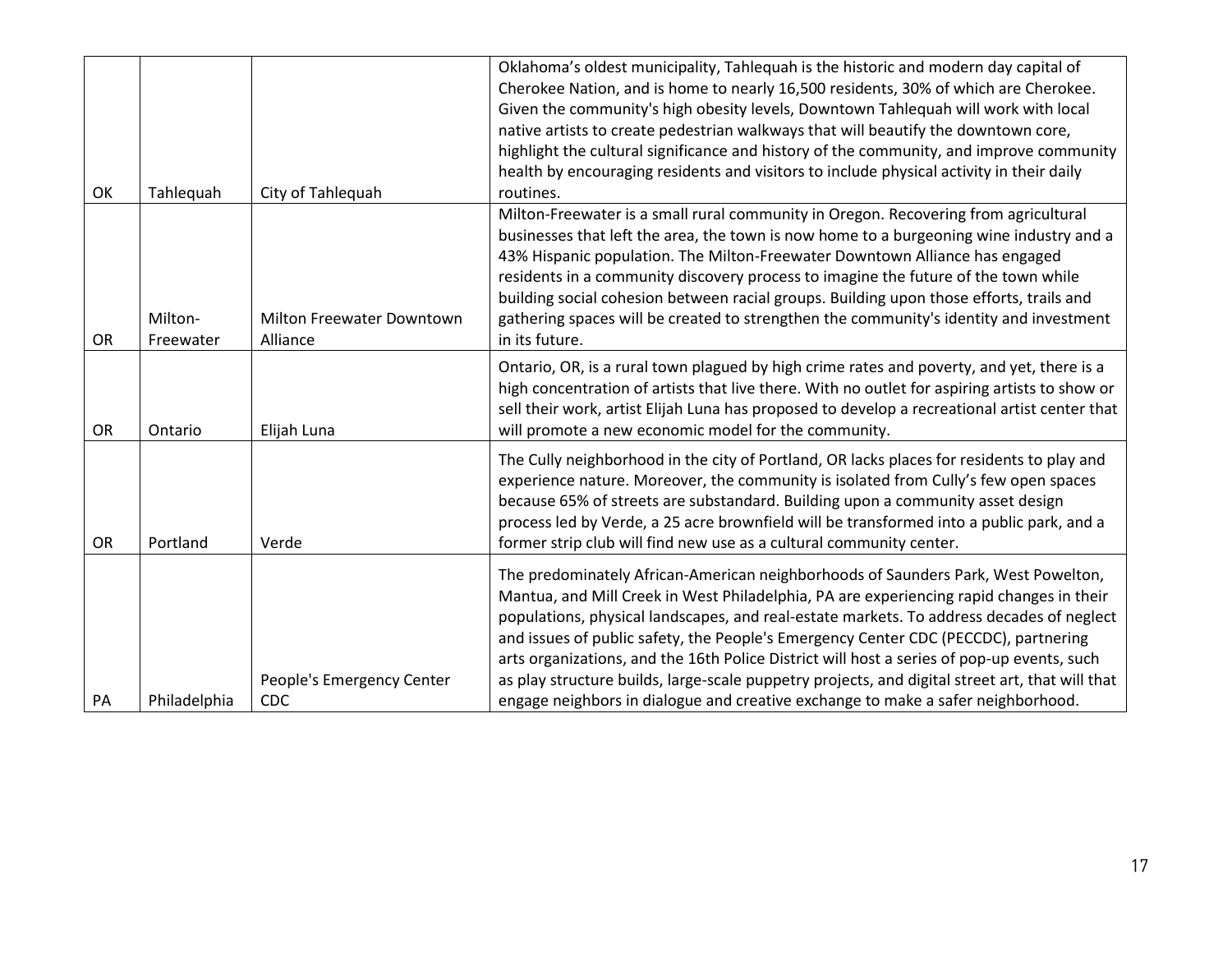| PR        | Las Piedras | Sololá           | Las Piedras, PR is one of island's 78 municipalities and is situated in the east -- just south<br>of El Yunque National Rain Forest. Barrio Boqueron is a historically exploited agricultural<br>community that is home to 1,800 of the municipalities almost 40,000 residents. Sololá is<br>establishing a Fiber and Natural Dye Experimental & Educational Center in Barrio<br>Boquerón as a means of cultural preservation and economic development. The school<br>will simultaneously teach ancient fiber arts and the complimentary agricultural practices<br>to grow the crops needed for sustained fiber and dye production This dual workforce<br>and economic development project will develop two reinforcing local industries while<br>building relationships with international fiber and dye markets to attract broad<br>investment to a scalable local industry.                                                                                                         |
|-----------|-------------|------------------|----------------------------------------------------------------------------------------------------------------------------------------------------------------------------------------------------------------------------------------------------------------------------------------------------------------------------------------------------------------------------------------------------------------------------------------------------------------------------------------------------------------------------------------------------------------------------------------------------------------------------------------------------------------------------------------------------------------------------------------------------------------------------------------------------------------------------------------------------------------------------------------------------------------------------------------------------------------------------------------|
| PR        | San Juan    | Casa Taft 169    | San Juan, PR is home to the neighborhood of Machuchal. Well-known for its buoyant<br>commercial activity, hard-working people from all backgrounds have historically lined<br>Machuchal's main street with a myriad of shops. A common trend of rising real-estate<br>and displacement has arrived to Machuchal in the context of a debt-ridden state,<br>translating into the closing of the only public school and public green space. Local artists<br>are working with residents to renovate the Casa Taft Civic Center as a replicable model<br>of local community planning and strategy development in a territory facing more than 70<br>billion dollars in debt and 3 times the national poverty rate.                                                                                                                                                                                                                                                                         |
| <b>SC</b> | Bluffton    | A CALL TO ACTION | Bluffton, SC sits between Charleston and Beaufort to the north, Hilton Head and<br>Savannah to the south. Construction, commerce and tourism are booming in this<br>historic and cultural district. Currently, most of the downtown revitalization is driven by<br>outside investors with money, vision, and connections to capitalize on the historic<br>significance or architectural charm of a few neglected, undervalued blocks. Existing<br>residents tend to benefit primarily from selling their properties to outsiders who then<br>convert them into viable, profitable venues. A Call to Action, a local artist-led<br>community-based organization, will implement a pilot initiative at the local AME church<br>transforming it into a neighborhood clearing-house connecting residents with agencies,<br>businesses, artists, and peers. This hub will support local homeowners in gaining access<br>to the resources necessary to benefit from downtown revitalization. |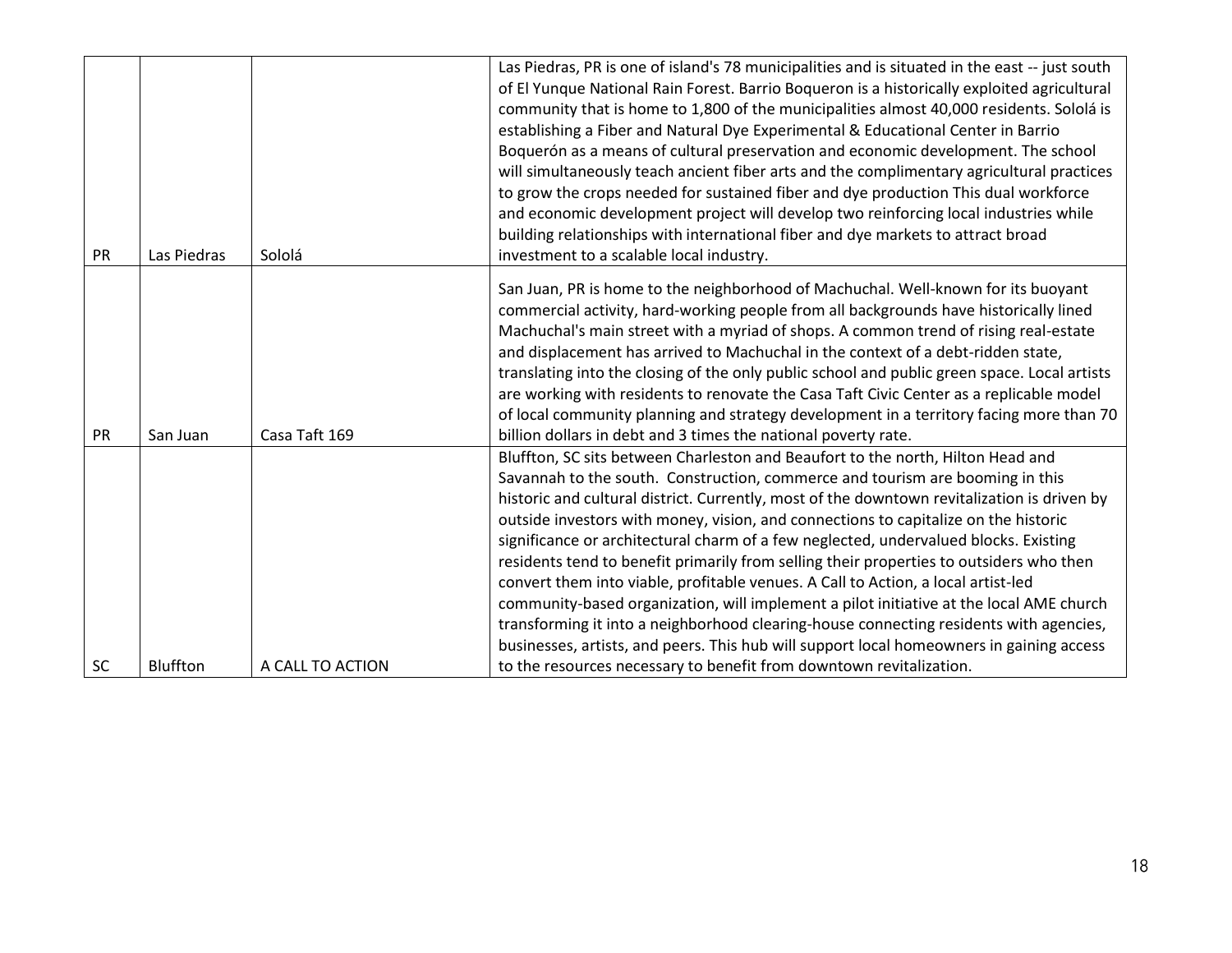|           |             |                              | Charleston SC, has been praised for its preservation of buildings and its quality of life in |
|-----------|-------------|------------------------------|----------------------------------------------------------------------------------------------|
|           |             |                              | travel and business magazines. Simultaneously, this city has seen an increase in             |
|           |             |                              | economic and education disparity for its residents. For the first time in 40 years,          |
|           |             |                              | Charleston has elected a new mayor interested in closing the gap of opportunity for the      |
|           |             |                              | City. conNECKted will implement a pilot project in east Charleston from Romney St,           |
|           |             |                              | crossing Hampton Park to Huger St, the Harmon Field Park, parts of Gadsden Green,            |
|           |             |                              | Peninsula West and Radcliffe neighborhoods, to reach East Calhoun St, the Maritime           |
|           |             |                              | Center area and back north. After the closing of most of the local schools in this           |
|           |             |                              | predominantly low-income community, conNECKted will design temporary "Public                 |
|           |             |                              | Squares" with "Imagination Tables" in order to capture and elevate at residents priorities   |
|           |             |                              | to ensure access to quality education in their neighborhood and present creative             |
| SC        | Charleston  | conNECKted                   | concepts to the administration and local school board.                                       |
|           |             |                              | The youth of Cheyenne River Lakota Sioux Reservation in rural South Dakota resort to         |
|           |             |                              | vandalism, drug/alcohol abuse, bullying, and suicide. The Cheyenne River Youth Project       |
|           |             |                              | (CRYP) will expand workforce opportunities for Native youth by linking them to CRYP          |
| SD        | Eagle Butte | Cheyenne River Youth Project | programming.                                                                                 |
|           |             |                              | The Pine Ridge Indian Reservation in rural southwest South Dakota is home to the Oglala      |
|           |             |                              | Lakota people. With 70% unemployment and 51% of minors falling below the poverty             |
|           |             |                              | line, Thunder Valley CDC will promote economic development in the region by working          |
|           |             |                              | with local Native artists and residents to plan and design necessary wealth and              |
|           |             |                              | community building assets from powwow grounds, to a farmers market, skate park,              |
| SD        | Porcupine   | Thunder VDC                  | retail spaces, and a daycare.                                                                |
|           |             |                              | The predominately African American neighborhood of Soulsville USA is the 3rd poorest         |
|           |             |                              | zip code in Memphis, TN although it is just 1.8 miles from downtown. New cultural            |
|           |             |                              | developments around the neighborhood's strong musical heritage have attracted an             |
|           |             |                              | influx of musicians, students, and tourists, but the neighborhood struggles from high        |
|           |             |                              | capital leakage and wants to see resident and tourist dollars circulate within the           |
|           |             |                              | community. Community LIFT will transform a vacant property on McLemore Avenue, the           |
|           |             |                              | main commercial corridor, into a multi-use space that will house a music performance         |
|           |             |                              | venue, artist studios, and an affordable restaurant that will spur sustained investment in   |
| <b>TN</b> | Memphis     | Community L.I.F.T. Corp      | the neighborhood by residents and visitors alike.                                            |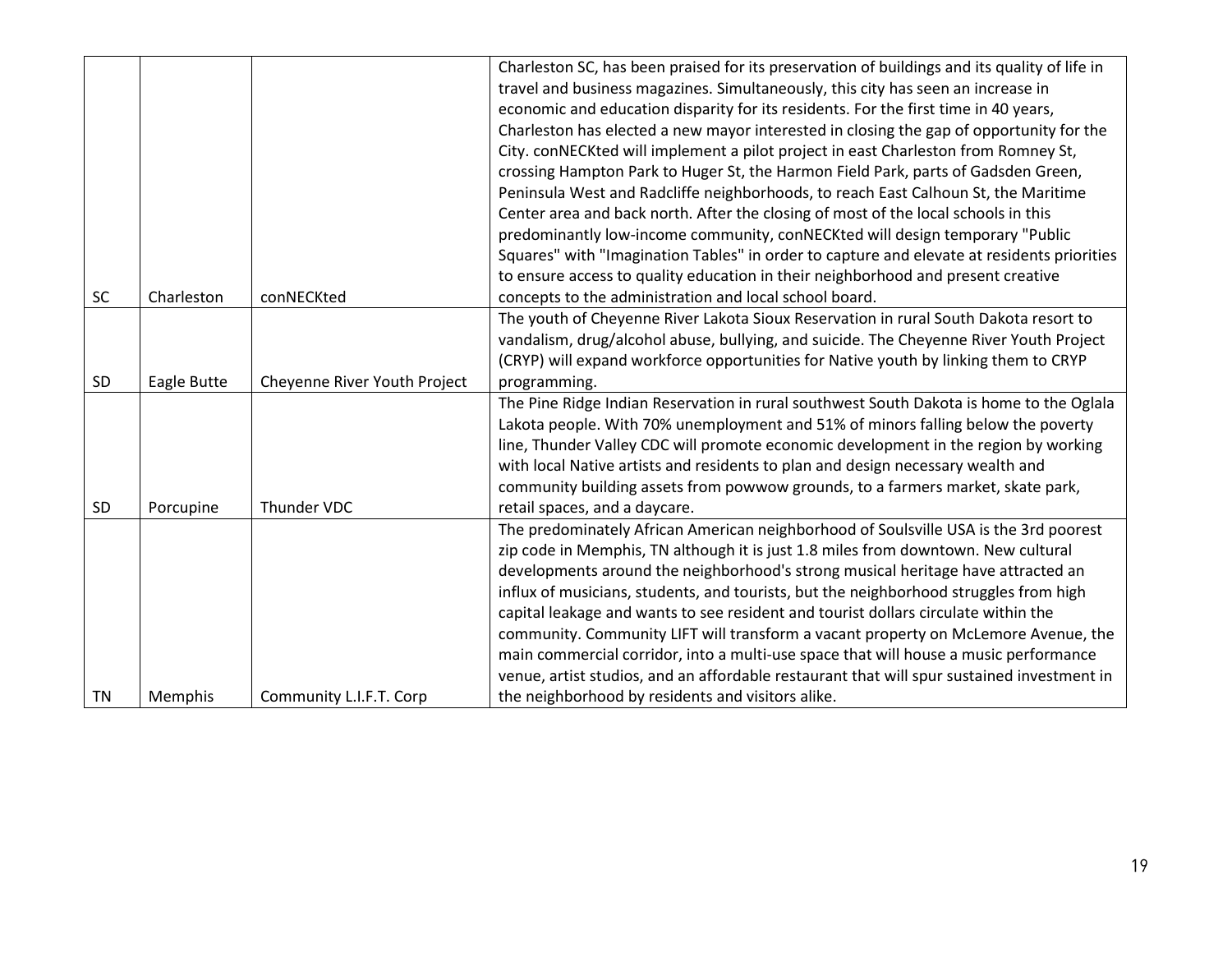|           |                    |                                   | Cutting through Southeast Nashville, TN is Nolensville Pike, the community's main<br>arterial with wide, high speed roads littered with crumbling sidewalks, no safe bicycle<br>pathways, few crosswalks, and other poor street designs that prioritize the movement of<br>traffic over people. Increasingly recognized as Nashville's "International District", there is<br>a growing presence of small immigrant-run businesses along the corridor, along with<br>new housing developments and the Casa Azafran community center. To capitalize on the<br>growth of the area and incoming "bus rapid transit" (BRT) service, Transportation for<br>America will work together with artists, residents, and business owners to reimagine the                                                                                      |
|-----------|--------------------|-----------------------------------|------------------------------------------------------------------------------------------------------------------------------------------------------------------------------------------------------------------------------------------------------------------------------------------------------------------------------------------------------------------------------------------------------------------------------------------------------------------------------------------------------------------------------------------------------------------------------------------------------------------------------------------------------------------------------------------------------------------------------------------------------------------------------------------------------------------------------------|
| <b>TN</b> | Nashville          | <b>Transportation for America</b> | Nolensville Pike as a safer, calmer, more inviting place and a source of community pride.                                                                                                                                                                                                                                                                                                                                                                                                                                                                                                                                                                                                                                                                                                                                          |
|           |                    |                                   | San Juan County, UT is a rural area with ancestral ties to the Navaho Nation, Hopi, Zuni,<br>Ute Mountain Ute and Ute Indian Tribe. Currently, the federal government is considering<br>a request of the five Tribes to designate 2 million acres of land in the county as the Bears<br>Ears cultural preserve. Tensions are high as non-Native residents advocate to open<br>public lands to mineral development, motorized recreation, logging, and cattle grazing,<br>posing a threat to the local indigenous people and heritage of region. To conserve the<br>land, preserve the living Native American cultures, and bridge a common future for all<br>residents of the region, Utah Diné Bikéyah (UDB) will facilitate community dialogues that                                                                             |
| UT        | <b>Bluff</b>       | Utah Diné Bikéyah                 | elevate traditional arts and the intimate ties to the Bears Ears landscape.                                                                                                                                                                                                                                                                                                                                                                                                                                                                                                                                                                                                                                                                                                                                                        |
| UT        | <b>Green River</b> | Epicenter                         | Green River in Southeastern Utah was once a bustling rural community with uranium<br>mining and other industry booms. It now suffers from a stagnant economy with<br>insufficient housing, such as overcrowded mobile homes. To increase sustainable<br>affordable housing for the community, so elderly residents can age-in-place or young<br>adults can live outside their parents' homes, Epicenter has proposed the Riverside<br>Common, which will double the available multi-family rental units in town and provide<br>currently unavailable options (e.g. studio, multi-bedroom, and fully-accessible units).<br>Epicenter will co-facilitate community design charrettes and design outdoor shared<br>spaces to improve the standard of living, decrease substandard housing, and demand<br>more of negligent landlords. |
| UT        | Salt Lake City     | <b>Sugar Space</b>                | Salt Lake City's west side is rich in racial and ethnic diversity, but lacks place-based<br>institutions that promote arts and culture. Sugar Space will provide an anchor cultural<br>center, residency program, and kitchen to address the lack of educational opportunities<br>that exist for the youth of the west side neighborhood.                                                                                                                                                                                                                                                                                                                                                                                                                                                                                          |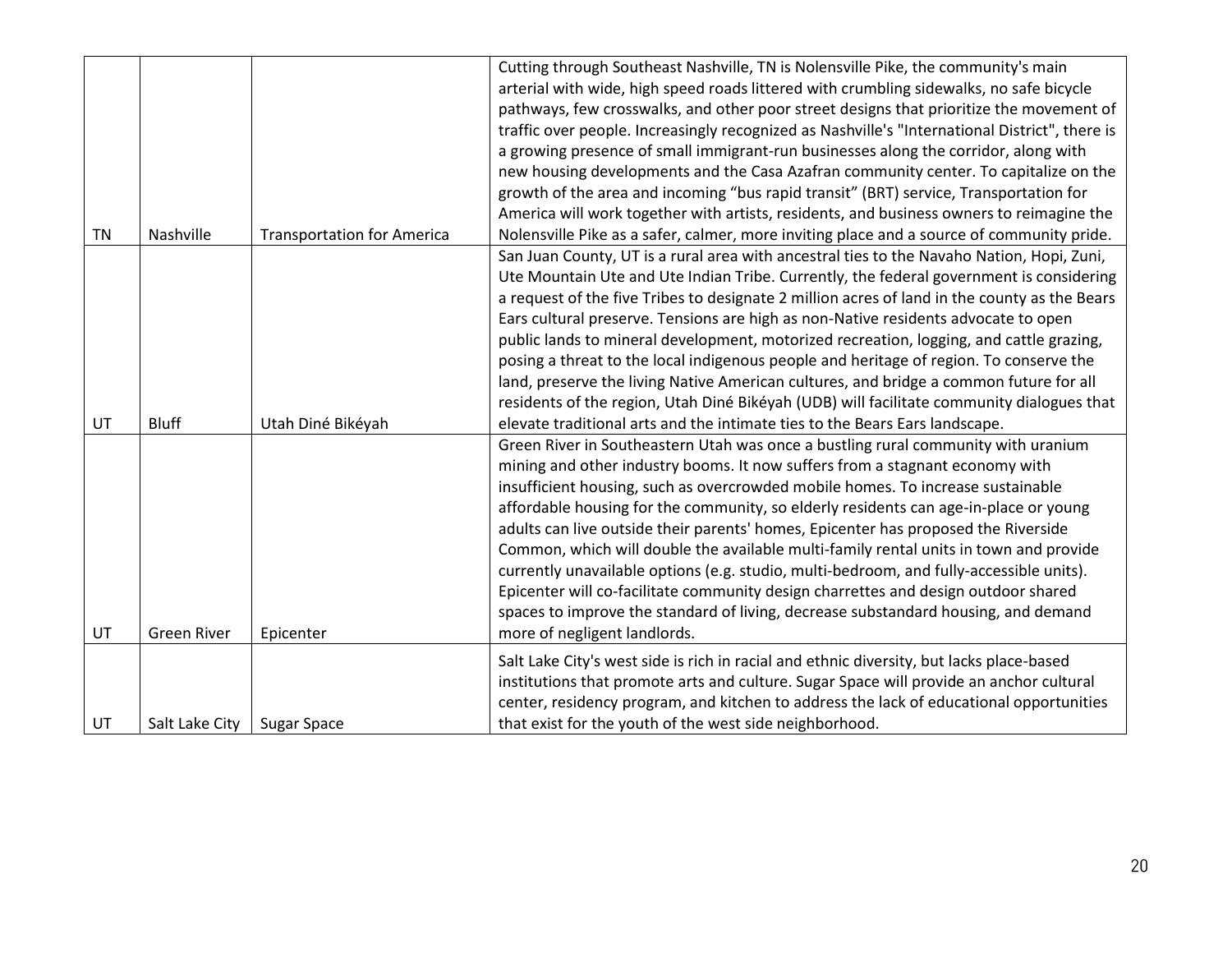|           |              |                                    | Frederiksted, VI is a small grid-planned city on the western edge of the island of St. Croix. |
|-----------|--------------|------------------------------------|-----------------------------------------------------------------------------------------------|
|           |              |                                    | Known as the Freedom City by the town's 1,000 year-round residents. Local leaders have        |
|           |              |                                    | developed plans to drive economic investment in the region focusing on upgrades to            |
|           |              |                                    | aesthetics and public safety. CHANT sees these city plans as an opportunity to build a        |
|           |              |                                    | local workforce pipeline in advance of the millions of dollars of public investments          |
|           |              |                                    | planned for housing facade and community arcade improvements. Currently artisans are          |
|           |              |                                    | imported from other Caribbean islands and from various countries in Africa and Europe         |
|           |              |                                    | when preservation and rehabilitation of local historical structures is conducted. CHANT       |
|           |              |                                    | has identified a collective of local Mater Artisans that will develop a local school to       |
|           |              | <b>CHANT</b> (Crucian Heritage and | provide the education and certification necessary for locals to be eligible for the           |
| VI        | Frederiksted | Nature Tourism, Inc.)              | preservation investments planned in the years to come.                                        |
|           |              |                                    | Middlebury, VT is a small village of 8,000 people, but it is also a regional hub and a social |
|           |              |                                    | and civic center. The town's industrial district has grown tremendously with new local        |
|           |              |                                    | manufacturers drawing on more employees as well as more visitors. Businesses and              |
|           |              |                                    | customers see that the main corridor, Exchange Street, is ripe for more social gathering      |
|           |              |                                    | spaces, but improved infrastructure is necessary to accommodate retail storefronts and        |
|           |              |                                    | walkability along the street. Community Workshop LLC will work alongside community            |
|           |              |                                    | members to create streetscaping and pocket parks to transform a dangerous industrial          |
|           |              |                                    | road into a celebrated and safe route for walking, cycling, and attracting and retaining      |
| VT        | Middlebury   | <b>Community Workshop</b>          | visitors.                                                                                     |
|           |              |                                    |                                                                                               |
|           |              |                                    | The Hilltop neighborhood of Tacoma, WA, has struggled with drug related violence and          |
|           |              |                                    | repeatedly been a flashpoint for law enforcement and the federal war on drugs. To             |
|           |              |                                    | address public safety concerns in a rapidly changing neighborhood, Framework will             |
|           |              |                                    | create a community yearbook that uses a traveling "artmobile" as a workspace, meeting         |
|           |              |                                    | place, live bulletin board, and photo booth that will travel to five locations of "public     |
|           |              |                                    | safety concern" and will be hosted by various artists. Each month will culminate with a       |
| <b>WA</b> | Tacoma       | Framework                          | Photo Day celebration, artist reception, yearbook photos, music and food.                     |
|           |              |                                    | The Harambee neighborhood of Milwaukee, WI is a hub of African American culture and           |
|           |              |                                    | heritage with a longstanding history of community organizing and advocacy. The exodus         |
|           |              |                                    | of manufacturing jobs since the 1970s has had a lasting effect on the residents of the        |
|           |              |                                    | community, and the loss of economic mobility has led to food insecurity. Through              |
|           |              |                                    | various creative interventions, ReciproCity will continue to expand its agricultural          |
|           |              |                                    | programs to feed neighborhood residents while also providing workforce opportunities          |
| WI        | Milwaukee    | ReciproCity                        | for formerly incarcerated citizens.                                                           |